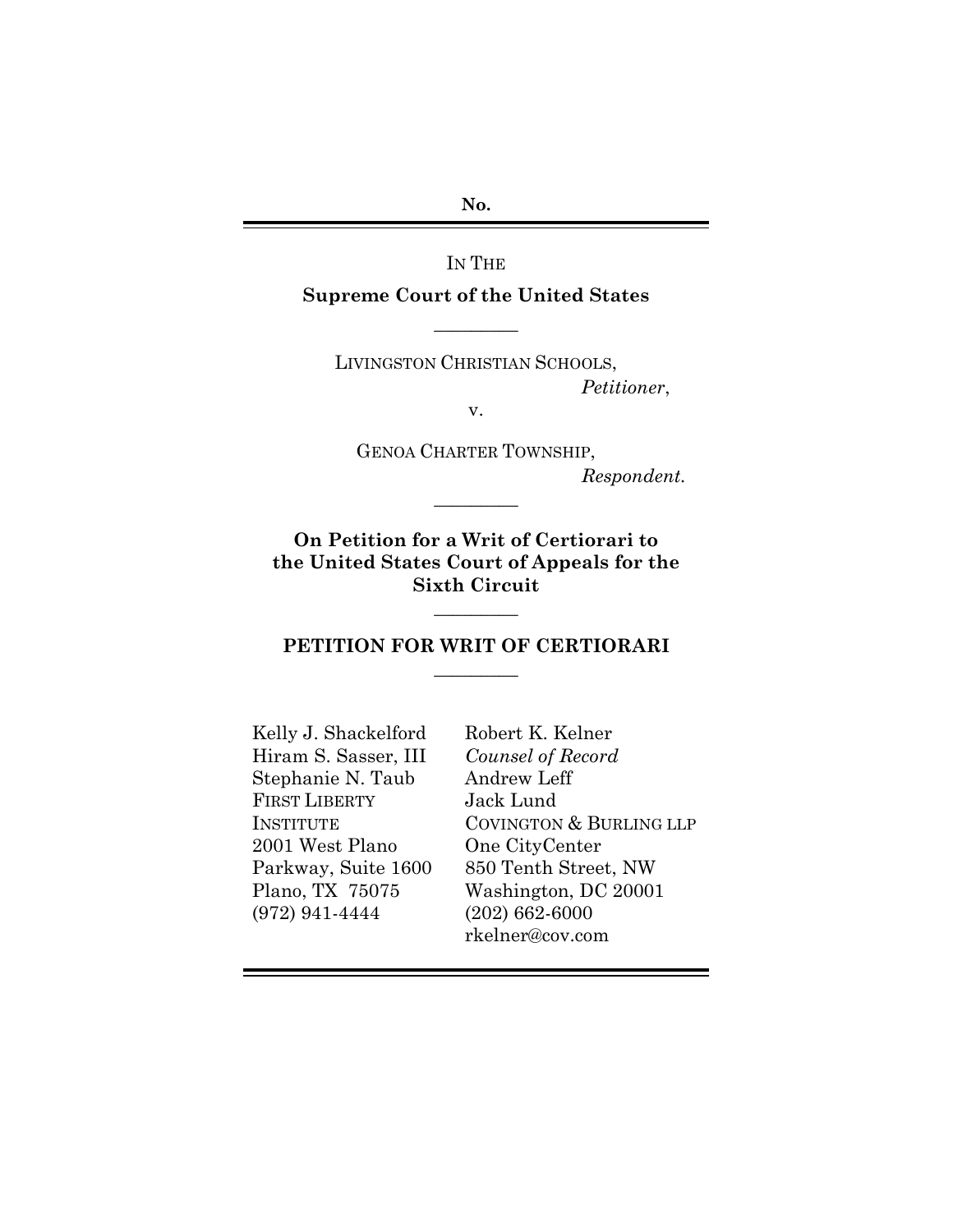#### **QUESTIONS PRESENTED**

Whether evidence that religious animus motivated a government's land use decision is relevant to the substantial burden inquiry under the Religious Land Use and Institutionalized Persons Act.

Whether a government's effective exclusion of a religious organization from its jurisdiction is relevant to the substantial burden inquiry under the Religious Land Use and Institutionalized Persons Act.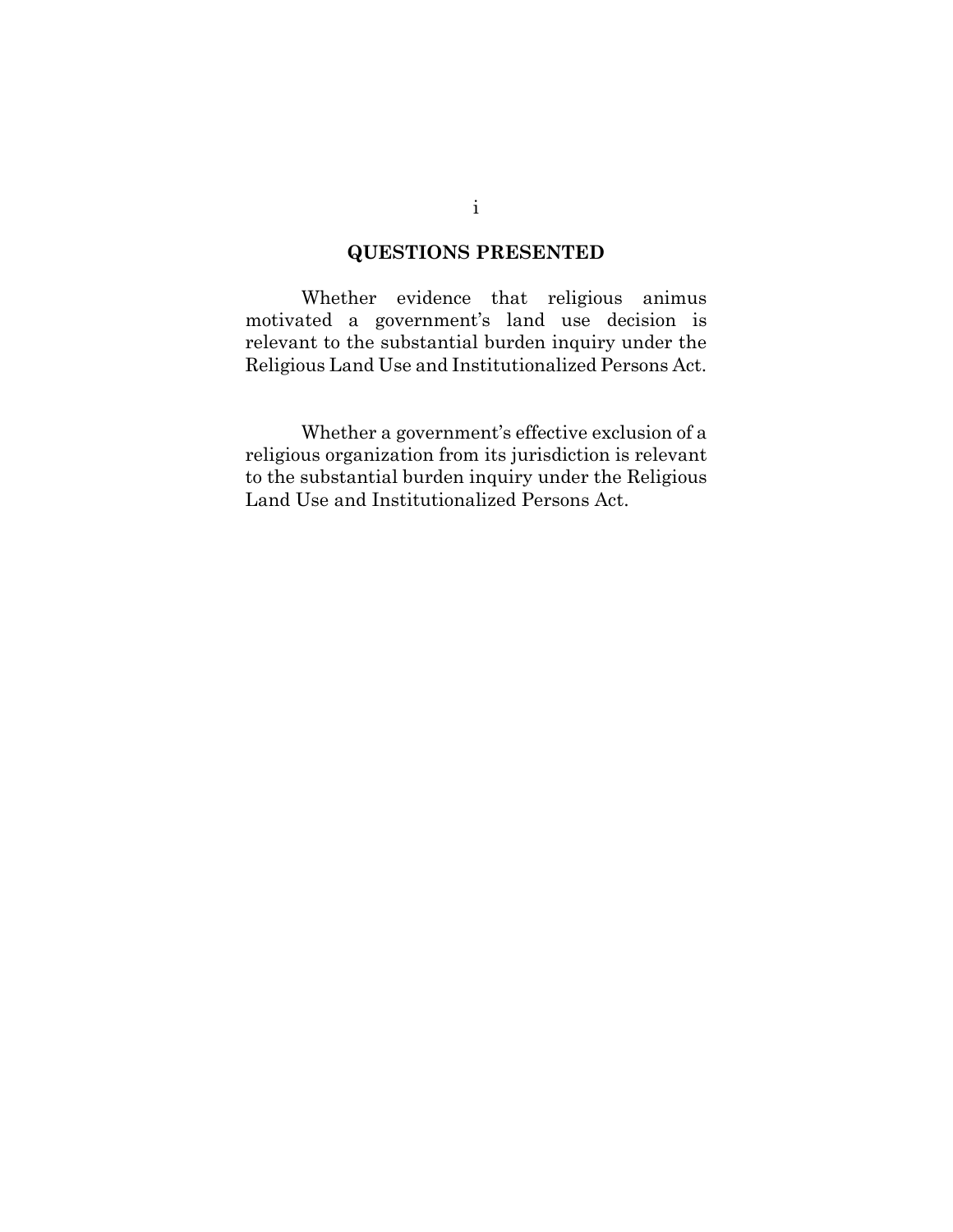#### **PARTIES TO THE PROCEEDING**

Petitioner is Livingston Christian Schools, which was plaintiff-appellant below.

Respondent is Genoa Charter Township, which was defendant-appellee below.

#### **RULE 29.6 STATEMENT**

Petitioner Livingston Christian Schools is a 501(c)(3) non-profit organization that has no parent corporation, and no publicly held company owns 10% or more of its stock.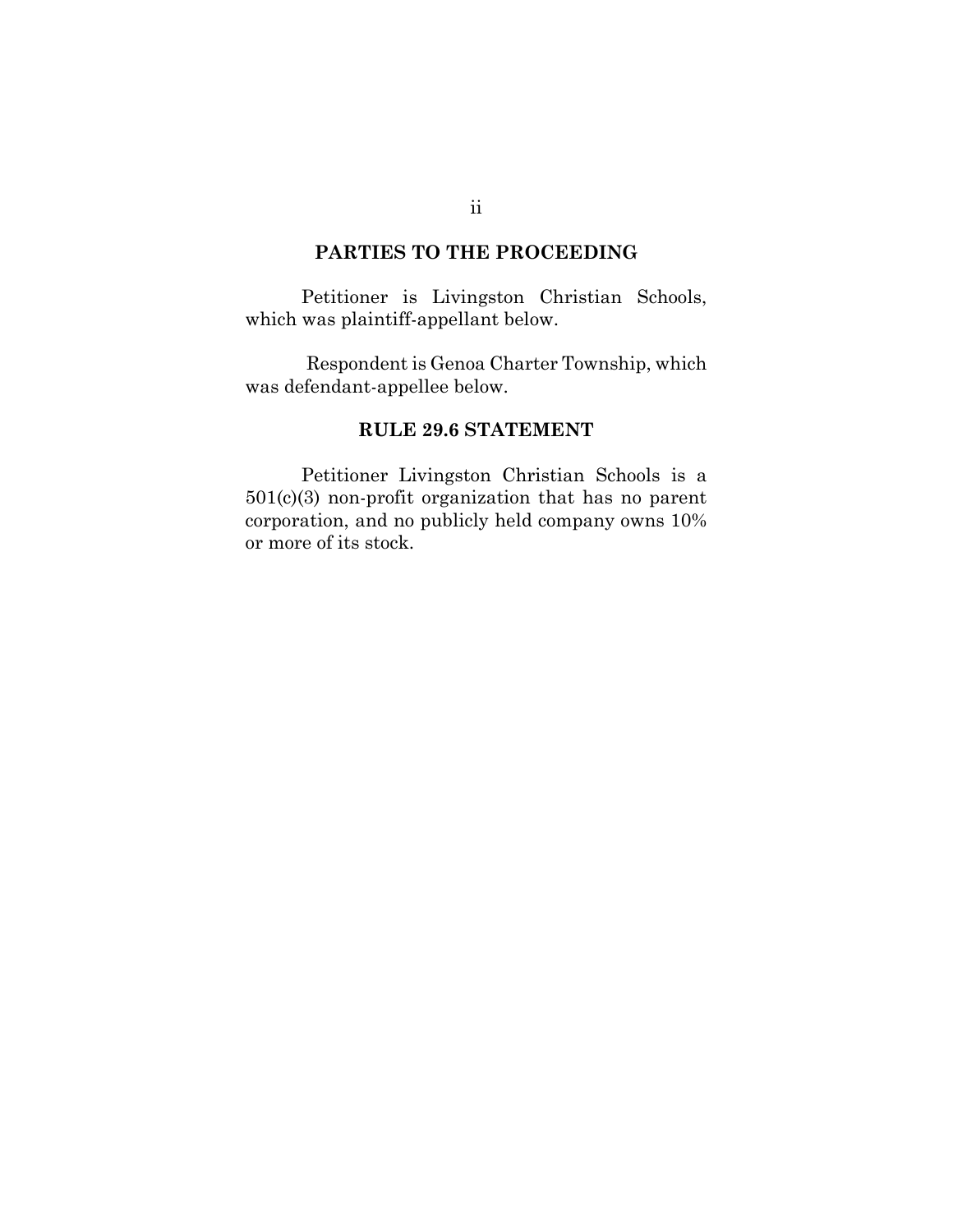# **TABLE OF CONTENTS**

# Page

|                                 | PETITION FOR A WRIT OF CERTIORARI 1 |                                                                                                                                                                                     |  |  |  |
|---------------------------------|-------------------------------------|-------------------------------------------------------------------------------------------------------------------------------------------------------------------------------------|--|--|--|
|                                 |                                     |                                                                                                                                                                                     |  |  |  |
|                                 | STATEMENT OF JURISDICTION1          |                                                                                                                                                                                     |  |  |  |
|                                 |                                     |                                                                                                                                                                                     |  |  |  |
|                                 |                                     |                                                                                                                                                                                     |  |  |  |
|                                 | L.                                  |                                                                                                                                                                                     |  |  |  |
| II.                             |                                     |                                                                                                                                                                                     |  |  |  |
|                                 | III.                                |                                                                                                                                                                                     |  |  |  |
|                                 |                                     |                                                                                                                                                                                     |  |  |  |
| REASONS FOR GRANTING THE WRIT15 |                                     |                                                                                                                                                                                     |  |  |  |
|                                 | I.                                  | A Circuit Split Exists as to Whether<br>Evidence that Religious Animus<br>Motivated a Government's Land Use<br>Decision Should Be Considered under<br>RLUIPA's "Substantial Burden" |  |  |  |
|                                 |                                     | A. This Court Has Not Spoken on the<br>Meaning of "Substantial Burden" in the<br>Land Use Context under RLUIPA16                                                                    |  |  |  |
|                                 |                                     | <b>B.</b> The Sixth Circuit's Decision Below<br>Creates a Circuit Split Regarding the<br>Relevance of Religious Animus in the                                                       |  |  |  |

iii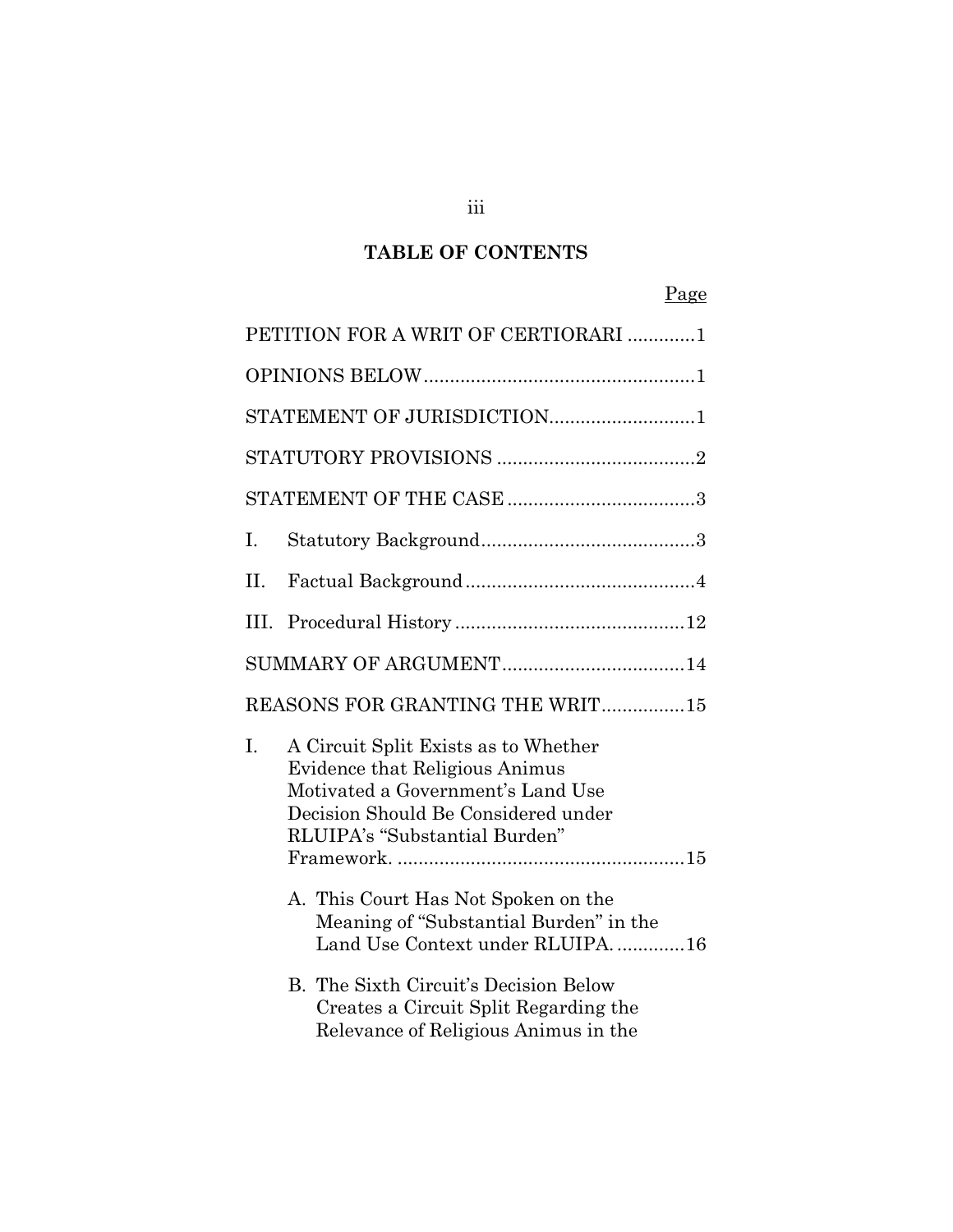|    | Substantial Burden Analysis under                                                                                        |
|----|--------------------------------------------------------------------------------------------------------------------------|
|    | i. The Sixth Circuit Is Now at Odds<br>with the First, Second, Seventh, and                                              |
|    | ii. Lack of Clarity Among the Circuits<br>Has Caused Inconsistent Application<br>of RLUIPA in District Courts25          |
| П. | Exclusion of a Religious Organization<br>from an Entire Jurisdiction is Relevant to<br>Substantial Burden Under RLUIPA26 |
|    |                                                                                                                          |

# iv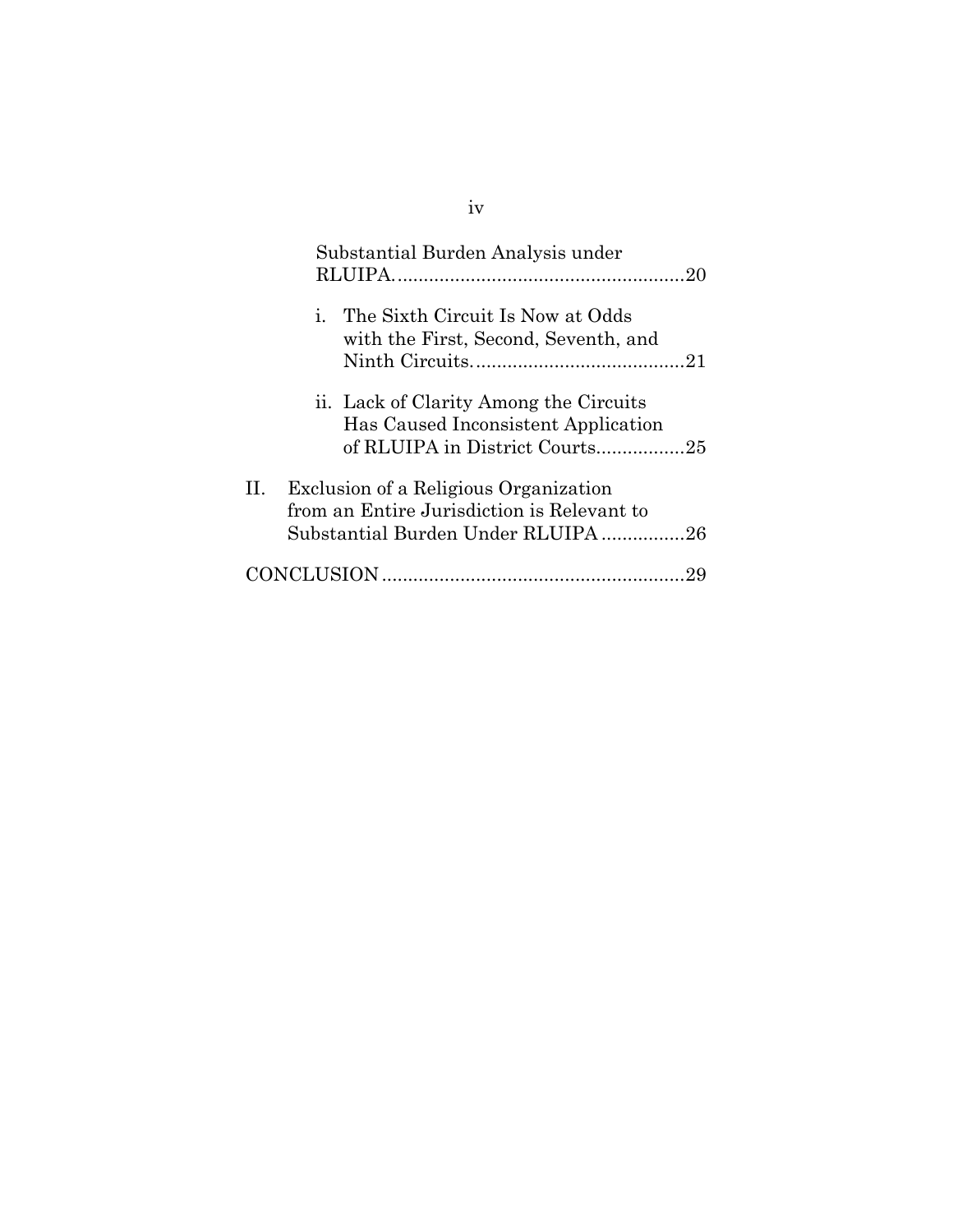## **TABLE OF APPENDICES**

| APPENDIX A: Court of Appeals' Opinion,        |
|-----------------------------------------------|
| 858 F.3d 996 (6th Cir. June 2, 2017)1a        |
| <b>APPENDIX B: District Court's Opinion,</b>  |
| available at 2016 WL 3549357 (E.D. Mich.      |
|                                               |
| <b>APPENDIX C: Court of Appeals' Order</b>    |
| Denying Rehearing (6th Cir. July 26, 2017)63a |
| APPENDIX D: Constitutional, Statutory,        |
|                                               |
| United States Code:                           |
|                                               |
|                                               |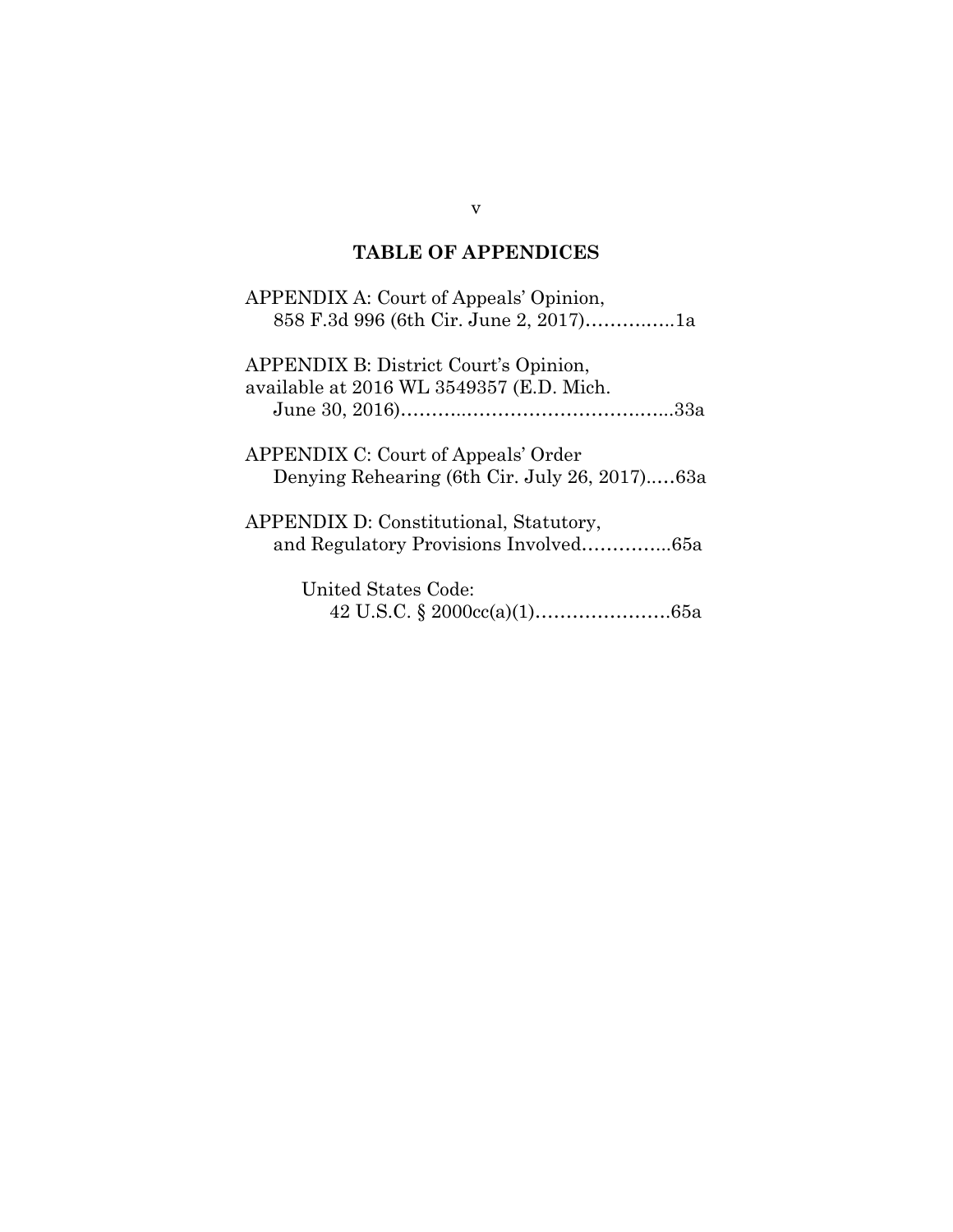## **TABLE OF AUTHORITIES**

# **CASES** Page(s)

| Barr v. City of Sinton,                                                                                    |
|------------------------------------------------------------------------------------------------------------|
| Bethel World Outreach Ministries v.<br>Montgomery Cty. Council,<br>706 F.3d 548 (4th Cir. 2013) 18, 24, 25 |
| Church of the Lukumi Babalu Aye, Inc.<br>v. City of Hialeah,                                               |
| Civil Liberties for Urban Believers v.<br>City of Chicago,                                                 |
| Costo v. U.S.,                                                                                             |
| Emp't Div. Dept. of Human Res. of Or. v.<br>Smith,                                                         |
| Fortress Bible Church v. Feiner.                                                                           |
| Frazee v. Ill. Dep't of Emp't Sec.,                                                                        |
| Hernandez v. C.I.R.,                                                                                       |
| Hobbie v. Unemployment Appeals<br>Comm'n of $Fla$ .,                                                       |

vi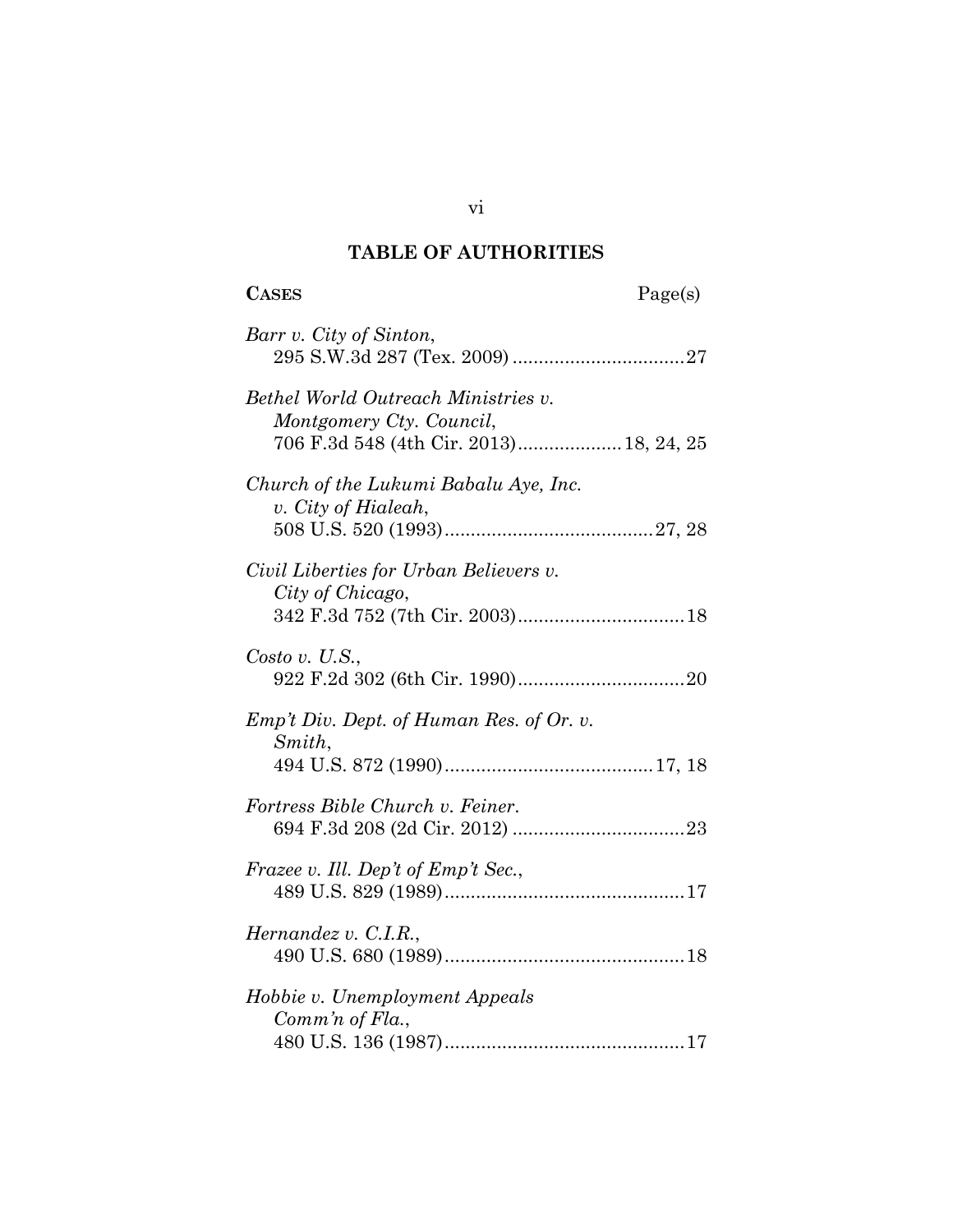| Islamic Ctr. of Miss., Inc. v. City of<br>Starkville,                                                                                 |
|---------------------------------------------------------------------------------------------------------------------------------------|
| Living Water Church of God v. Charter<br>Twp. of Meridian,                                                                            |
| Livingston Christian Sch. v. Genoa<br>Charter Twp.,                                                                                   |
| Midrash Sephardi, Inc. v. Town of<br>Surfside,<br>366 F.3d 1214 (11th Cir. 2004) 15, 17, 18, 19                                       |
| Navajo Nation v. U.S. Forest Service,                                                                                                 |
| Petra Presbyterian Church v. Vill. of<br>Northbrook,                                                                                  |
| Roman Catholic Bishop of Springfield v.<br>City of Springfield,<br>724 F.3d 78 (1st Cir. 2013)  16, 20, 23, 25                        |
| San Jose Christian Coll. v. City of<br>Morgan Hill,<br>360 F. 2d 1024 (9th Cir. 2004) 18, 19                                          |
| Sherbert v. Verner,<br>374 U.S. 398 (1963)<br>$\dots 17$                                                                              |
| <b>Sts. Constantine and Helen Greek</b><br>Orthodox Church, Inc. v. City of New<br>Berlin,<br>396 F.3d 895 (7th Cir. 2005) 21, 22, 23 |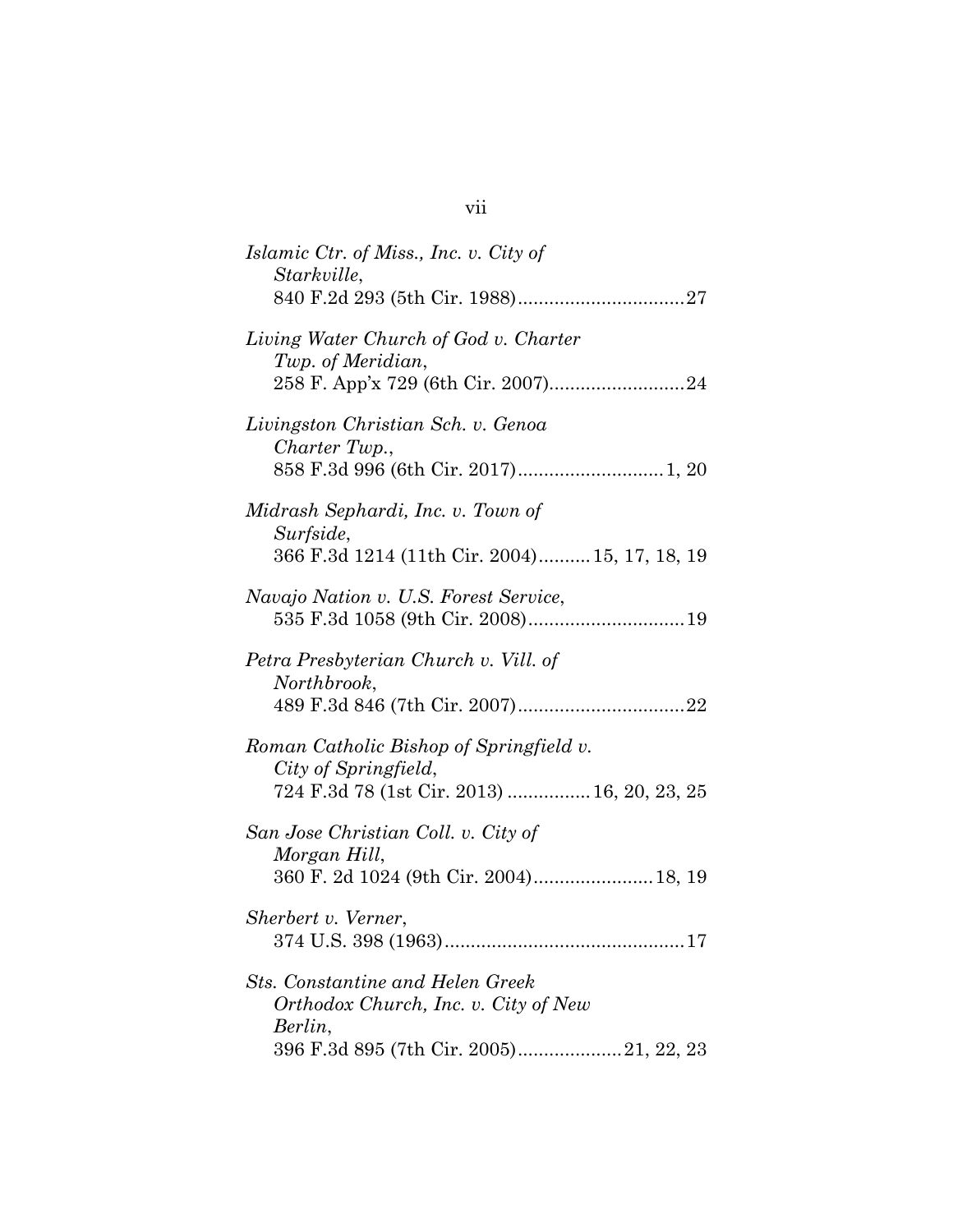| Thomas v. Review Bd. of Indian Emp't<br>Sec. Div.,                                                              |
|-----------------------------------------------------------------------------------------------------------------|
| Walz v. Tax Comm'n of New York City,                                                                            |
| Westchester Day Sch. v. Vill. of<br>Mamaroneck,                                                                 |
| Wisconsin v. Yoder,                                                                                             |
| <b>STATUTES</b>                                                                                                 |
|                                                                                                                 |
|                                                                                                                 |
| Genoa Township Zoning Ordinance7, 8                                                                             |
| Religious Land Use and<br><b>Institutionalized Persons Act, 42</b><br>U.S.C. § 2000cc et seq ("RLUIPA")  passim |
| <b>OTHER AUTHORITIES</b>                                                                                        |
| 146 CONG. REC. E1234 (daily ed. July<br>14, 2000) (statement of Rep. Charles                                    |
| 146 CONG. REC. S7774 (daily ed. July                                                                            |
|                                                                                                                 |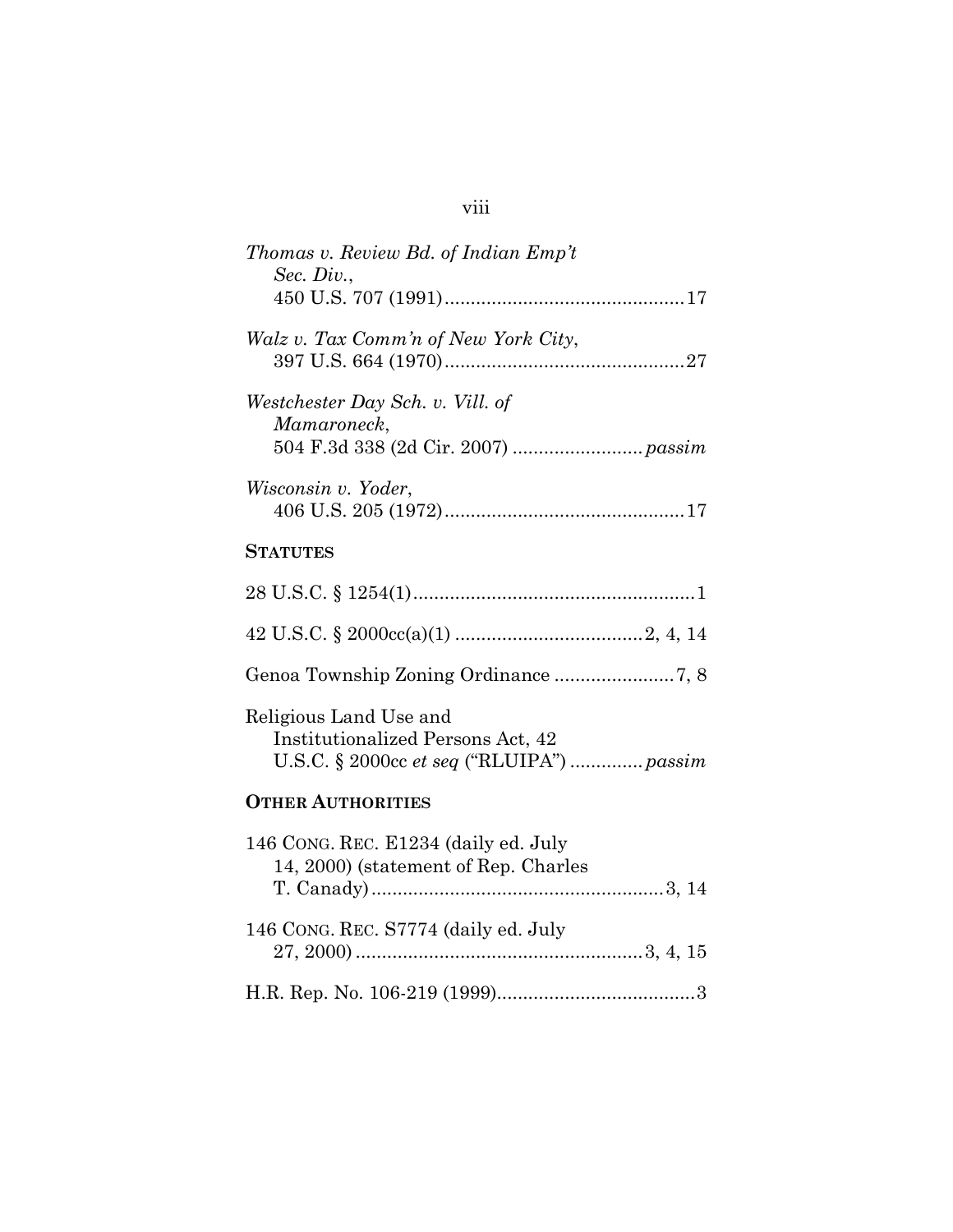Robert M. Bernstein, *Abandoning the Use of Abstract Formulations in Interpreting RLUIPA's Substantial Burden Provision in Religious Land Use Cases,* 36 COLUM. J. OF L. & THE ARTS 283 (2013)...................................................[.19](#page-28-3)

ix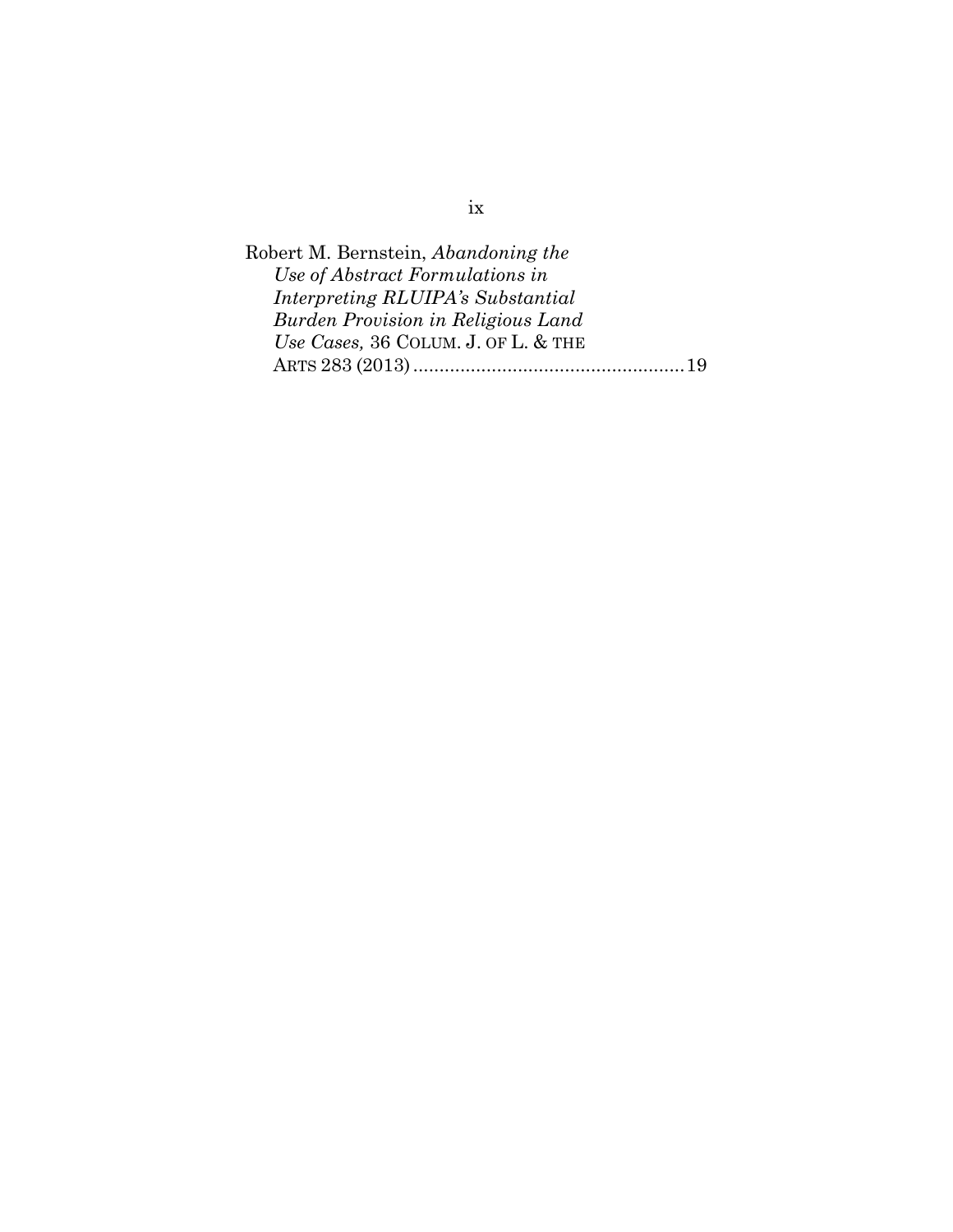#### <span id="page-10-1"></span>**PETITION FOR A WRIT OF CERTIORARI**

Petitioner Livingston Christian Schools respectfully petitions for a writ of certiorari to review the judgment of the United States Court of Appeals for the Sixth Circuit entered on June 2, 2017, affirming the district court's grant of summary judgment to Respondent Genoa Charter Township.

#### <span id="page-10-3"></span><span id="page-10-2"></span><span id="page-10-0"></span>**OPINIONS BELOW**

The opinion of the court of appeals (Pet. App. 1a-32a) is reported at 858 F.3d 996. The opinion of the district court (Pet. App. 33a-62a) is unreported but is available at 2016 WL 3549357.

#### **STATEMENT OF JURISDICTION**

<span id="page-10-4"></span>The court of appeals entered judgment on June 2, 2017. A timely rehearing petition was denied on July 26, 2017. On October 17, 2017, Justice Kagan extended the time for Livingston Christian Schools to petition for a writ of certiorari to and including December 23, 2017. This Court's jurisdiction is invoked under 28 U.S.C. § 1254(1).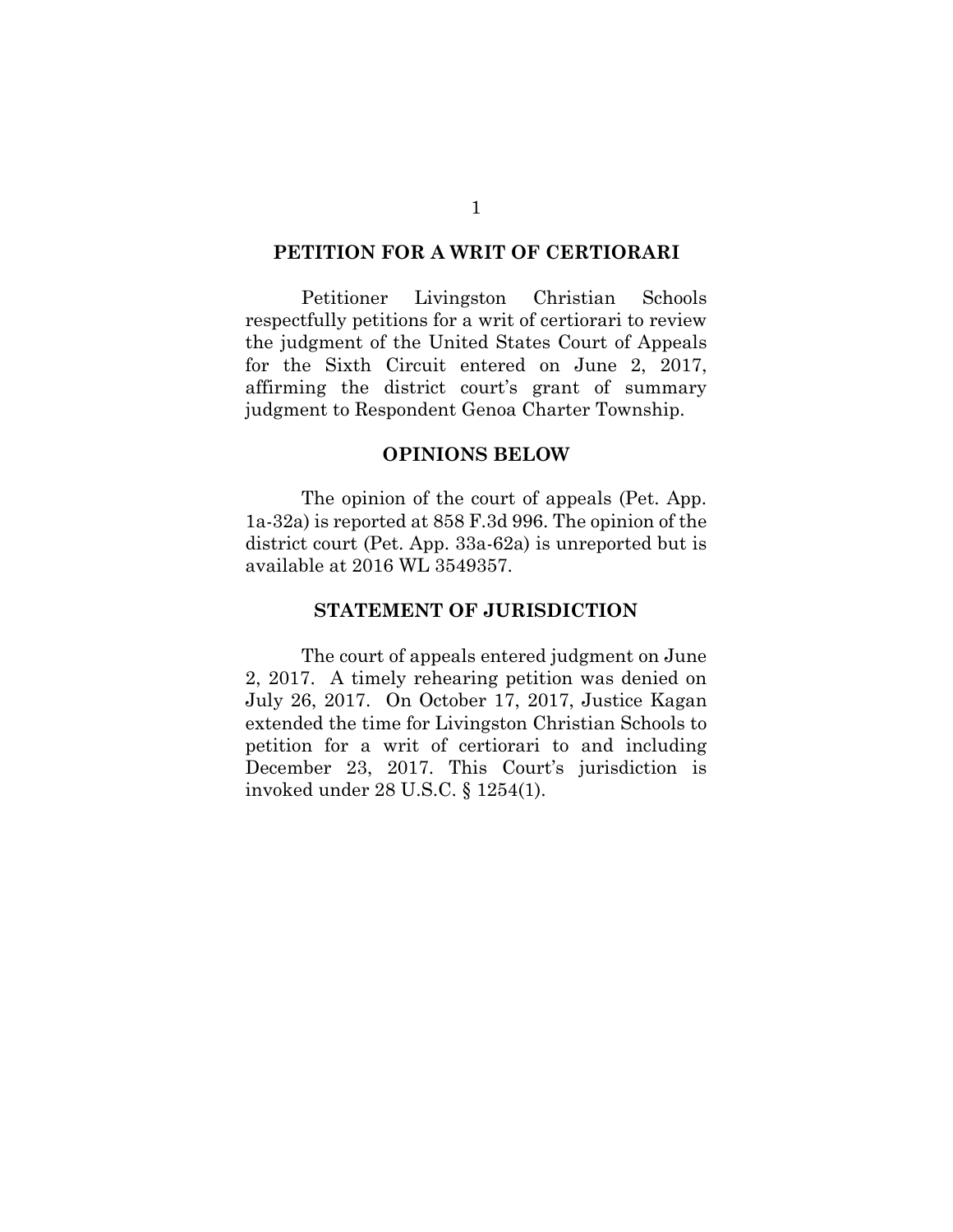#### <span id="page-11-0"></span>**STATUTORY PROVISIONS**

 The Religious Land Use and Institutionalized Persons Act provides, in relevant part:

> No government shall impose or implement a land use regulation in a manner that imposes a substantial burden on the religious exercise of a person, including a religious assembly or institution, unless the government demonstrates that imposition of the burden on that person, assembly, or institution—

> (A) is in furtherance of a compelling governmental interest; and

> (B) is the least restrictive means of furthering that compelling governmental interest.

<span id="page-11-1"></span>42 U.S.C. § 2000cc(a)(1).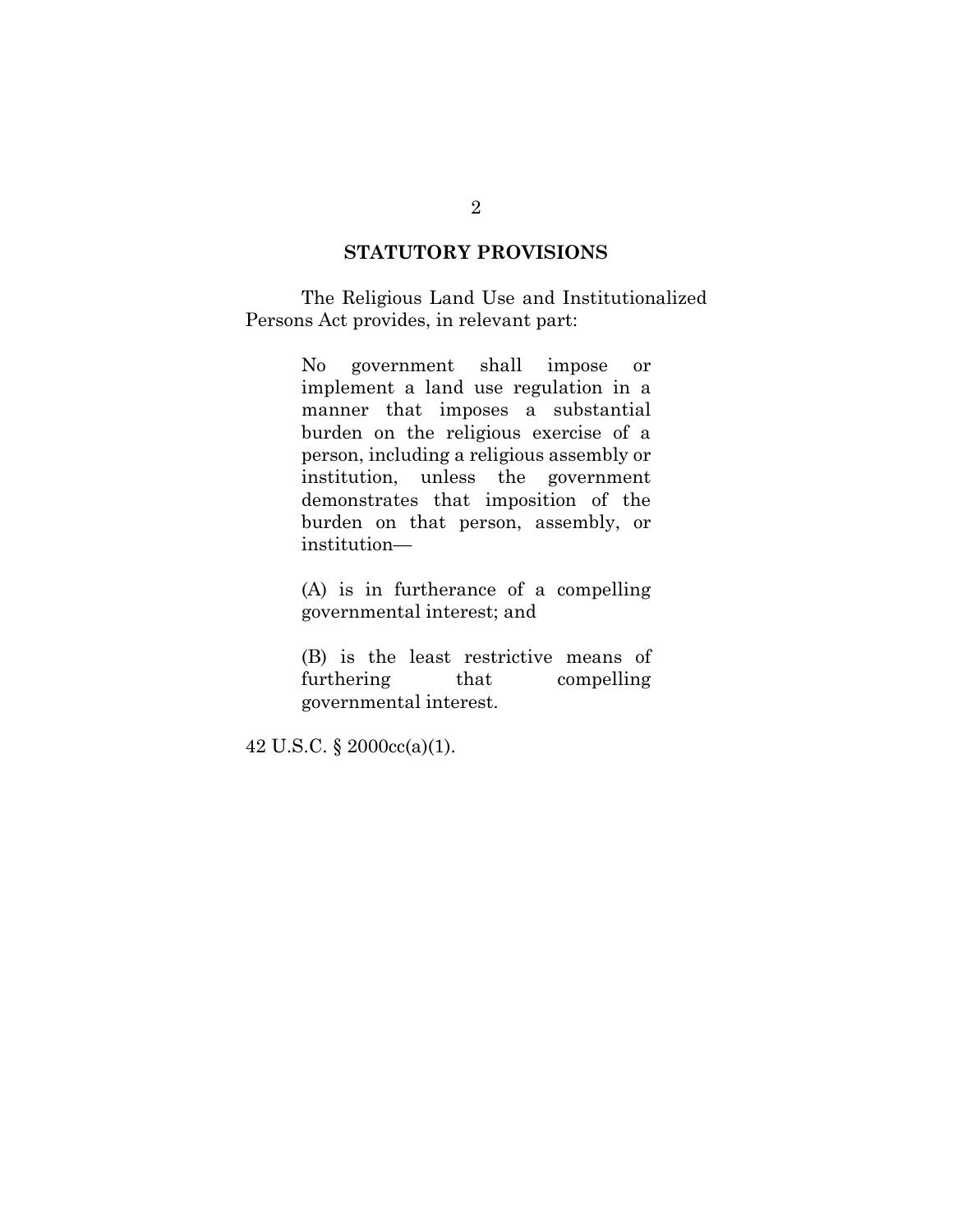#### <span id="page-12-0"></span>**STATEMENT OF THE CASE**

Genoa Charter Township's Board had never rejected its Planning Commission's recommendations until—in a thinly-veiled act of religious discrimination—it refused to allow one church to use its building as a Christian school. Due to a lack of available alternatives, this refusal threatened the school's continued existence and functionally excluded the school from pursuing its religious mission in the Township.

#### <span id="page-12-1"></span>**I. Statutory Background**

<span id="page-12-3"></span> The purpose of the Religious Land Use and Institutionalized Persons Act ("RLUIPA"), 42 U.S.C. § 2000cc *et seq.*, is to "protect the free exercise of religion from unnecessary government interference." 146 CONG. REC. E1234, E1235 (daily ed. July 14, 2000) (statement of Rep. Charles T. Canady). RLUIPA's sponsors, Senators Edward Kennedy and Orrin Hatch, recognized the importance of physical space to the free exercise of religion: "The right to build, buy, or rent such a space is an indispensable adjunct of the core First Amendment right to assemble for religious purposes." 146 CONG. REC. S7774 (daily ed. July 27, 2000) (joint statement of Sens. Hatch & Kennedy). But because "[t]he standards in individualized land use decisions are often vague, discretionary, and subjective[,] . . . [l]and use regulation has a disparate impact on churches and especially on small faiths and nondenominational churches." H.R. Rep. No. 106- 219, at 24 (1999).

<span id="page-12-5"></span><span id="page-12-4"></span><span id="page-12-2"></span>Congress passed RLUIPA to solve this problem, decreeing that "[n]o government shall impose or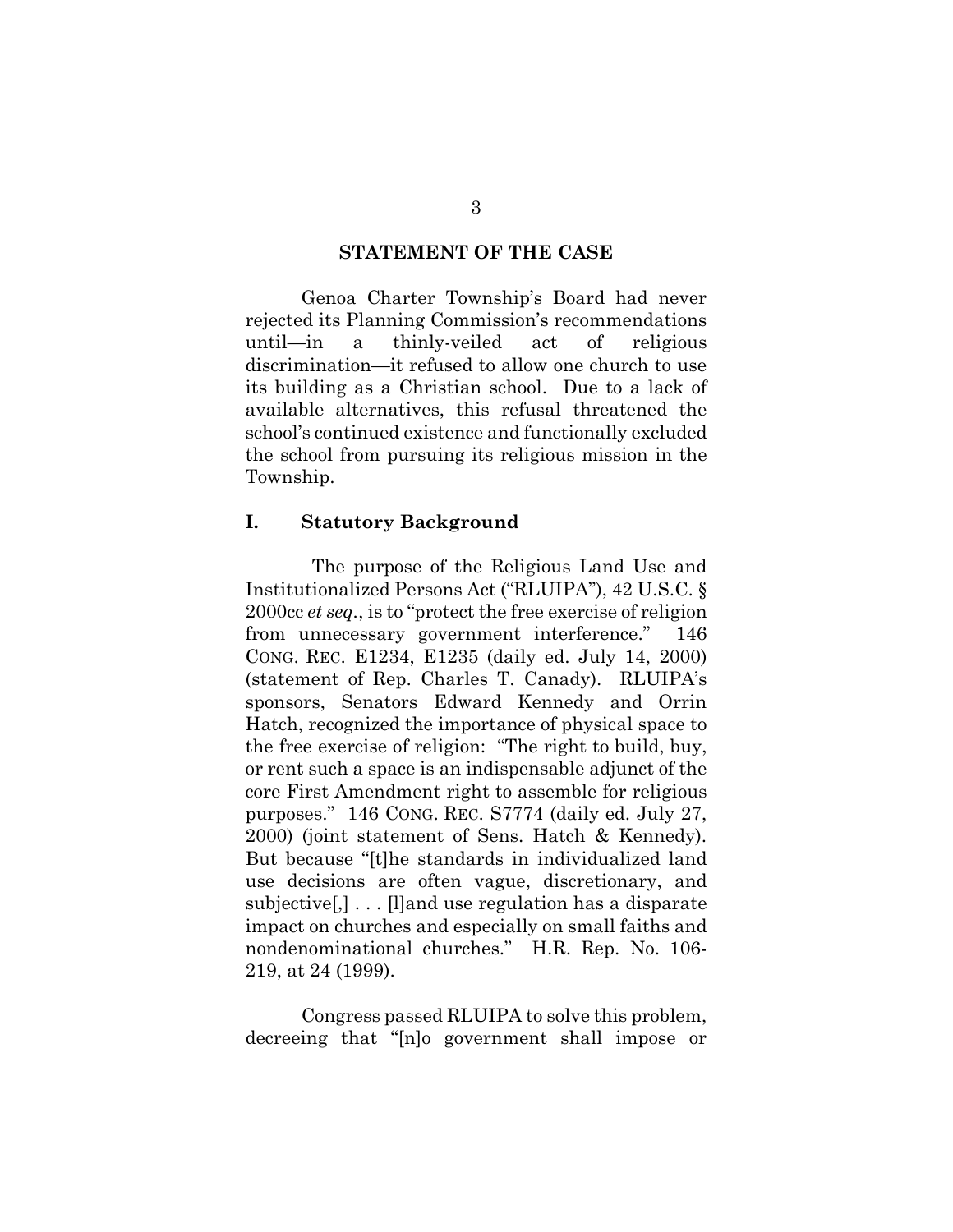<span id="page-13-1"></span>implement a land use regulation in a manner that imposes a *substantial burden* on the religious exercise of a . . . religious assembly or institution[.]" 42 U.S.C. § 2000cc(a)(1) (emphasis added). RLUIPA does not define "substantial burden" but instead relies on courts to determine whether a government-imposed burden is in fact substantial. *See* 146 CONG. REC. at S7776.

#### <span id="page-13-2"></span><span id="page-13-0"></span>**II. Factual Background**

 $\overline{a}$ 

Livingston Christian Schools ("LCS"), a nondenominational Christian school serving students from pre-kindergarten through high school, was incorporated in 2005 to provide religious, Christian education specifically for children in Livingston County, Michigan. *See* Dkt. 4, Ex. 2.[1](#page-13-3) For the nine years prior to the 2015-2016 school year, LCS operated in a building at 550 E. Hamburg Street, Pinckney, Michigan (the "Pinckney Property"). Dkt. 43, Ex. A. But LCS's finances deteriorated during its time at the Pinckney Property. *Id.* Due to the Pinckney Property's location and the extensive maintenance required to continue operating at that facility, LCS became financially unable to make payments on the property. *Id.*

LCS's financial predicament posed an existential threat to its survival. Indeed, as LCS's Treasurer Scott Panning testified, "the LCS Board determined in late-2012 that LCS would end in dissolution if the school remained in Pinckney on a long-term basis." *Id.* LCS determined that its "only

<span id="page-13-3"></span><sup>1</sup> Citations to "Dkt." refer to the District Court docket in this action, No. 15-cv-12793 (E.D. Mich), and all cited documents are available on PACER.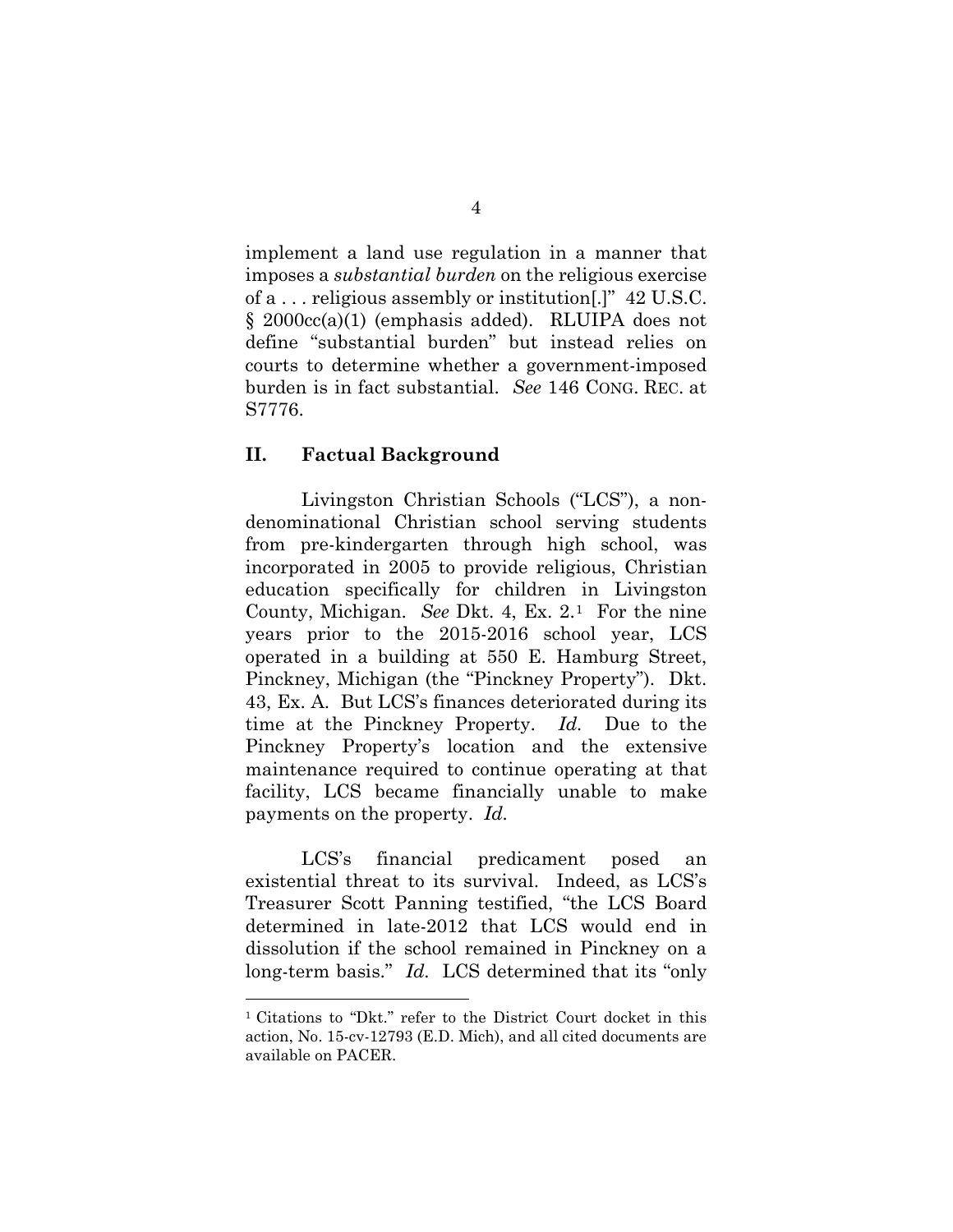means of survival" as a "faith-based school in Livingston County was to relocate the school to the Brighton or Howell area that is more populated, contains many more churches of various Christian faiths from which to attract students, and which possesses greater access to the interstate and major commuter roads." *Id.* LCS accordingly began to search for potential sites "that would be suitable for relocation of the school operations." *Id.*

The search for a new location did not go well. LCS considered relocating to a former elementary school, numerous churches in the Brighton area, and several vacant buildings. *Id.* Each location was fatally flawed for cost reasons or because of limited space. *Id.* LCS found only one viable location to house their religious school: a building owned by the Brighton Nazarene Church ("BNC") in Genoa Charter Township (the "Township"). *Id.*

On November 25, 2014, LCS entered into a written lease agreement with BNC, allowing LCS to relocate its operations to BNC's Genoa Township property (the "BNC Property"), beginning on June 1, 2015. *Id.*; *see also* Dkt. 43, Ex. C. As planned, LCS would begin operating for the 2015-2016 school year in existing BNC buildings. No new facilities would need to be built. Dkt. 43, Ex. C. At that time, however, LCS was unaware that BNC would need additional zoning approvals from the Township to enable LCS to occupy its new space. Dkt. 43, Ex. A.

The Township informed BNC in early 2015 that an amendment to BNC's then existing special use permit would be required for the proposed school. Dkt. 43, Ex. F. BNC accordingly applied for an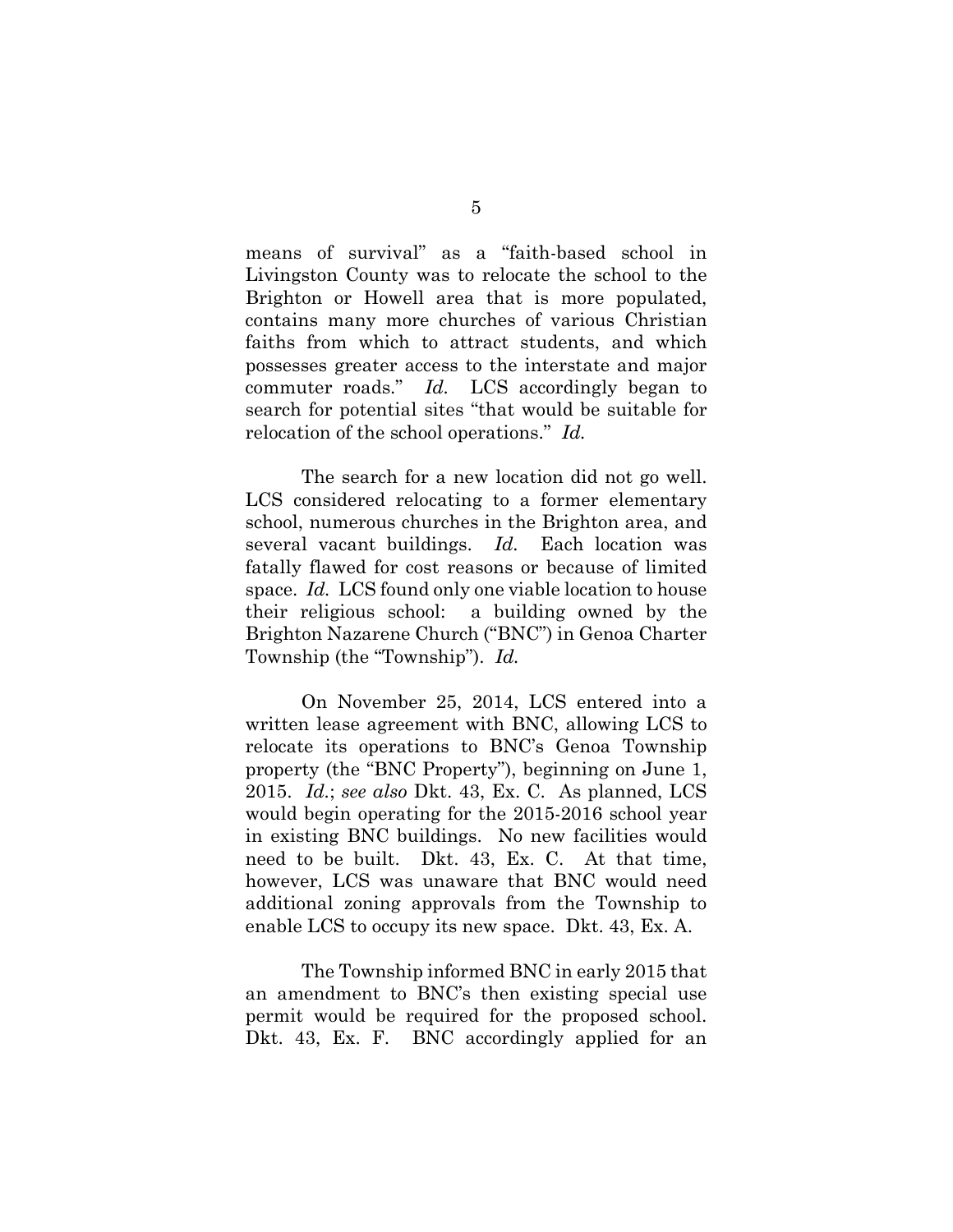amendment on March 18, 2015 (the "Application"). Dkt. 43, Ex. G.

Because LCS's ongoing financial difficulties made it impossible to continue operating at the Pinckney Property, LCS began arranging to move to BNC's property. After signing the lease with BNC, but before learning that zoning approvals were required, LCS invested substantial funds in preparing the BNC facility for school use, and began marketing its new location to families of current and prospective students. Dkt. 43, Ex. A.

Around the same time, because the Pinckney Property remained insufficient for long-term LCS operations, LCS leased the Pinckney Property to Light of the World Academy ("LOTWA") to operate a public charter school. *Id.* Testimony from LOTWA's President, Laura Burwell, confirms that while the Pinckney Property is sufficient for publicly funded charter school operations, it would not be a viable location for an unsubsidized, tuition-based school like LCS. Dkt. 43, Ex. D. Ms. Burwell testified that LOTWA had previously been a private school, but it became a public charter school when it moved into the Pinckney Property. *Id.* LOTWA made that change "in order to maintain a student population" that would have continued "shrinking" if it remained a private school in the Pinckney area. *Id.* Simply put, the Pinckney Property could not support a private school. *Id.* If LCS remained at that property, it too would have only been able to keep its doors open by transitioning to a public charter school and thereby abandoning its religious mission of providing a Christian education to Livingston County students.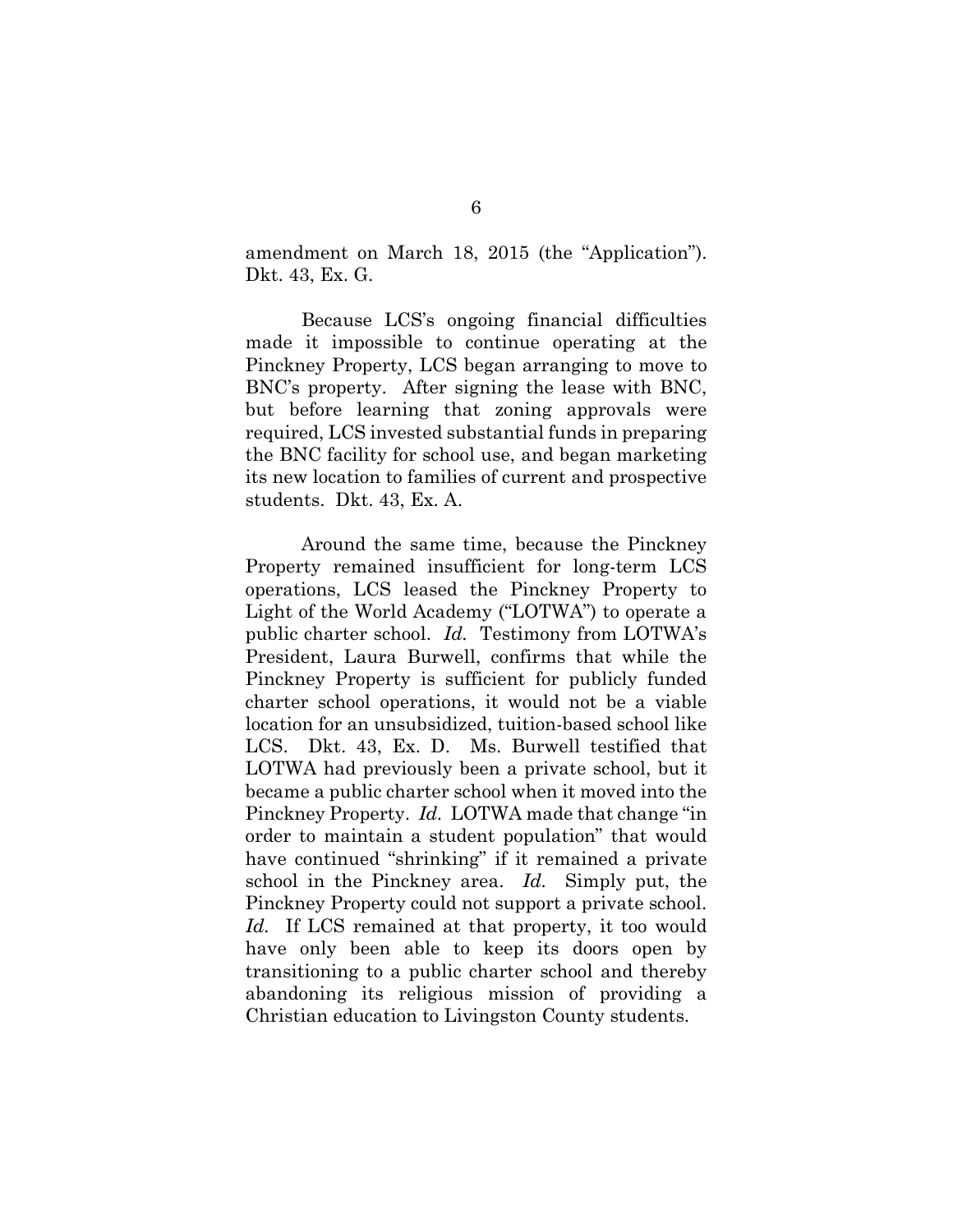LCS's hopes, therefore, rested entirely on the BNC Property and the Township's approval of the Application.

The special use permit review process is governed by Article 19 of the Township's zoning ordinance. *See* Dkt. 43, Ex. E. Under the ordinance, the Planning Commission makes a determination whether or not an application should be approved, and then it forwards its determination to the Township Board for final action. *Id.* The Township Board then "shall" take one of the following actions: "Approval," "Denial," or "Conditional Approval," the latter of which means that the "Township Board may impose reasonable conditions with the approval of a special land use[.]" *Id.* Prior to its consideration of the Application submitted by BNC, the Township Board had *never* in its history acted contrary to the Planning Commission's determination, according to Kelly VanMarter, the Assistant Township Manager. *Id.*

<span id="page-16-0"></span>In this case, the Planning Commission engaged LSL Planning ("LSL") and Tetra Tech for a "Technical Review" of the Application. *See generally* Dkt. 43, Ex. K; Dkt. 43, Ex. L. LSL, the Township's professional planning consultants since before 2003, "reviewed the [Application] in accordance with the applicable provisions of the Genoa Township Zoning Ordinance" and concluded that the Application met all relevant standards. *See* Dkt. 43, Ex. K. LSL found the Application to be "consistent with" the "overall goal" of the Township's Master Plan. *Id.* LSL identified only two potential problems: the ongoing driver's training program taking place in the BNC parking lot, which LSL believed "should be discontinued," and the potential of the new school "to create severe *on-site*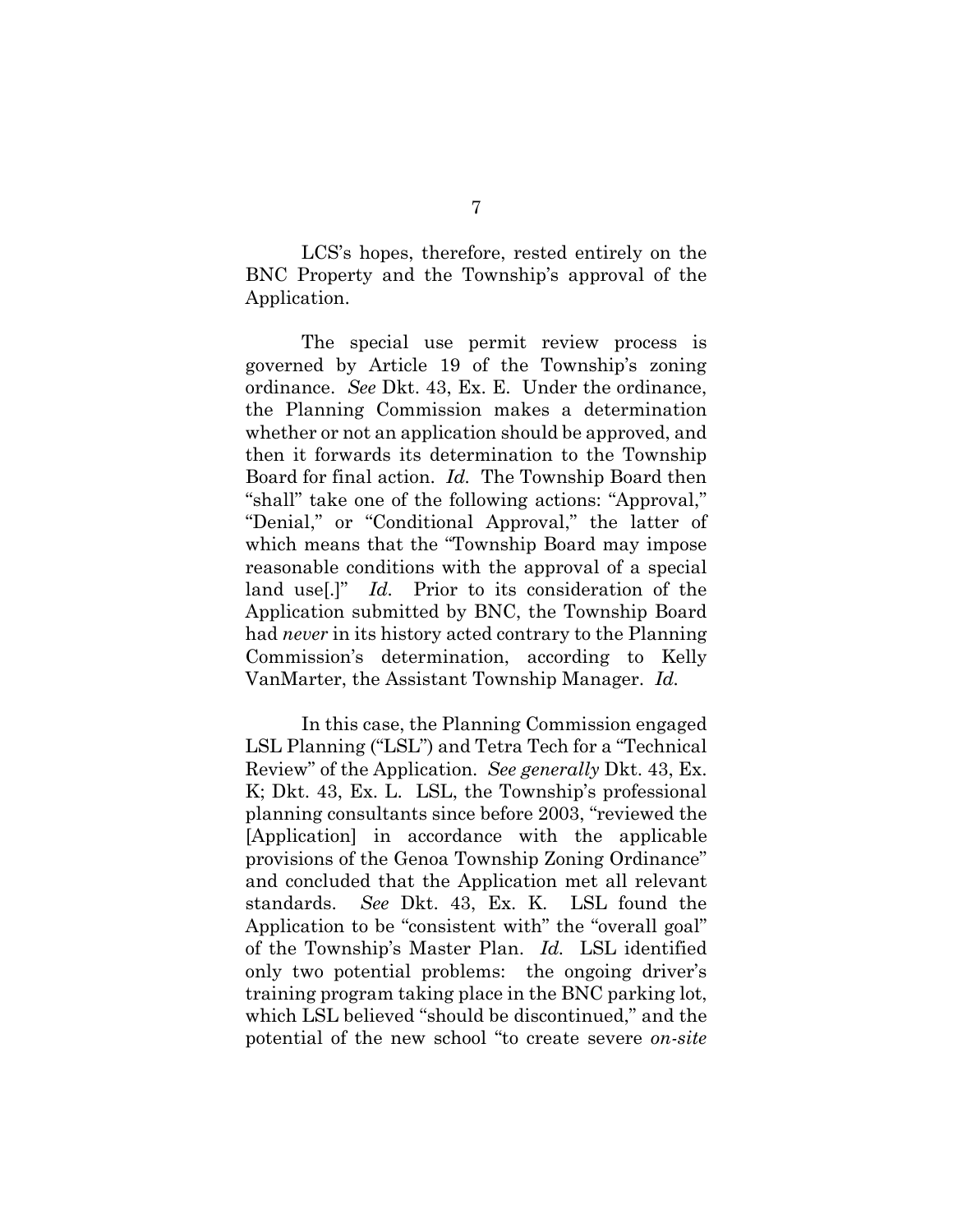<span id="page-17-0"></span>congestion in the form of stacking/traffic back-up[.]" *Id.* (emphasis added). As to the latter issue, LSL "will defer to the Township Engineer for any technical comments[.]" *Id.*

That engineer, Tetra Tech, the Township's civil and traffic engineering firm, analyzed the two traffic studies submitted with the Application. The studies were performed by Boss Engineering ("Boss") and Fleis & VandenBrink ("F&V"), which determined that LCS's use of the BNC Property "will have minimal impact on Brighton Road" and "no impact" on the nearby traffic signals. Dkt. 43, Ex. H. Tetra Tech agreed with these findings, and informed the Township that it had no objection to LCS's occupancy of the BNC Property so long as LCS implemented the on-site traffic management measures proposed as part of the Application. *See* Dkt. 43, Ex. L.

Similarly, Michael Goryl of the Livingston County Road Commission concluded that LCS would have a "relatively minor impact on Brighton Road." Dkt. 43, Ex. I. In sum, all of the experts and engineers who assessed LCS's environmental impact concluded that permitting LCS to operate on the BNC Property would not disrupt the neighborhood nor conflict with the Township's Master Plan.

The Township Planning Commission agreed. The Planning Commission determined that the Application was consistent with the zoning ordinance and recommended approval, subject to certain conditions. *See* Dkt. 43, Ex. M. "In an effort to move this item forward and allow [LCS] to prepare for the start of school," VanMarter prepared a memorandum to the Township Board recommending "APPROVAL of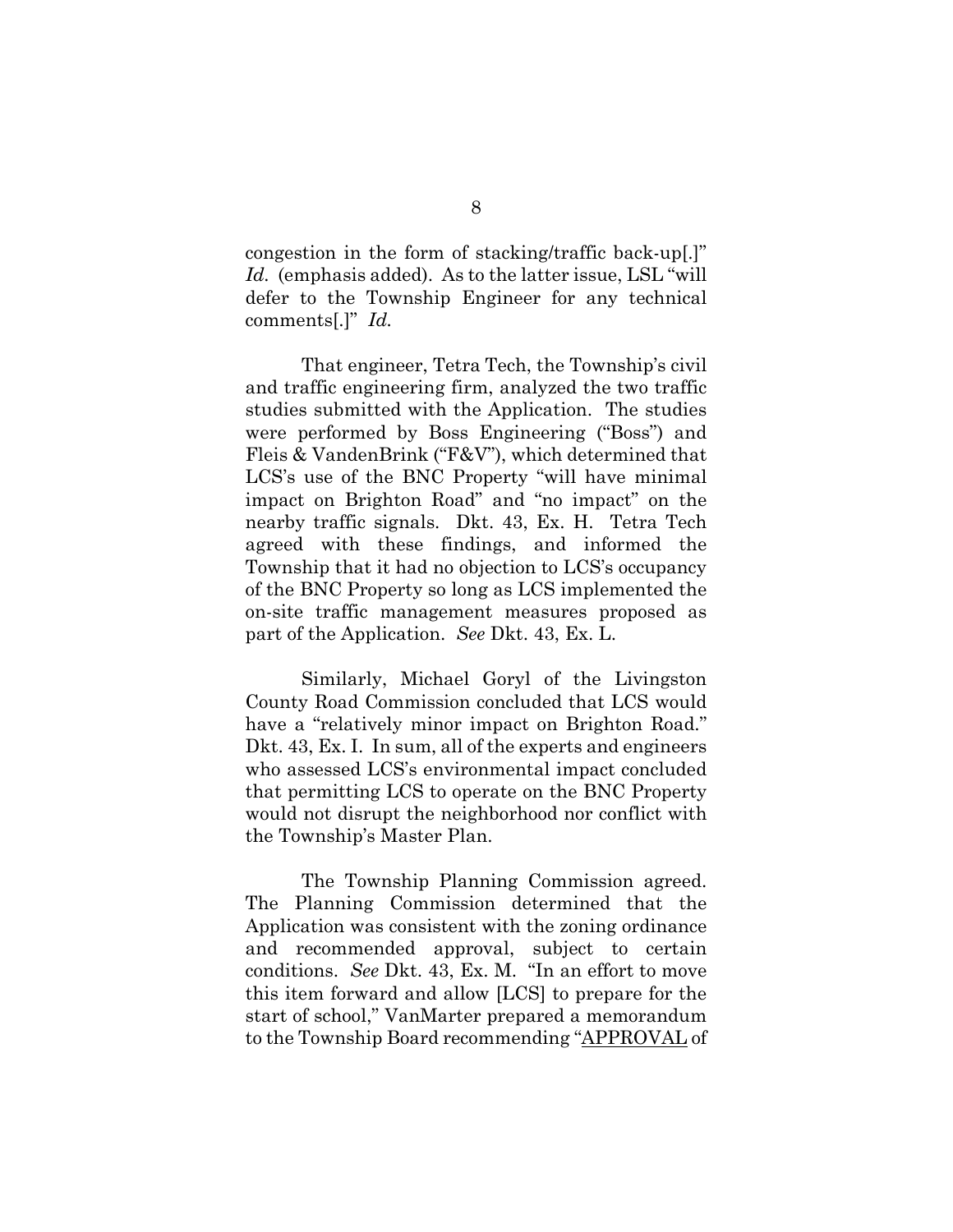the [Application] with conditions," stating that "[t]his approval is recommended based upon consistency with the standards of section 19.03 of the zoning ordinance." Dkt. 43, Ex. N (emphasis in original). Michael Archinal, the Township Manager and Zoning Administrator for the past 18 years, signed Ms. VanMarter's memorandum and testified that he agreed with Ms. VanMarter's conclusions and recommendations. *Id.*; Dkt. 43, Ex. O.

Despite the traffic studies from Boss and F&V, despite the planning review by LSL, despite the traffic review by Tetra Tech, despite the determination made by the Planning Commission, despite multiple formal comments from members of the community in support of, and none opposed to, the Application, and despite Assistant Township Manager Kelly VanMarter's recommendation, the Township Board denied the Application without explanation. Dkt. 43, Ex. P.

No explanation was given until August 3, 2015. Ms. VanMarter testified that because the initial denial did not constitute the "formal[]" action required by the Township Board to deny a special use permit, she drafted, after the fact, proposed grounds for the denial. Dkt. 43, Ex. F.

The Township Board formally denied the Application on August 3, 2015—several weeks after denying the Application without explanation purportedly for the following reasons (among others): (1) "expanded use of the church to include a K-12 school will exacerbate the existing and historical negative impacts of the church on the adjacent neighborhood"; (2) the proposed use would neither "[a]chieve well-planned, safe, balanced, and pleasant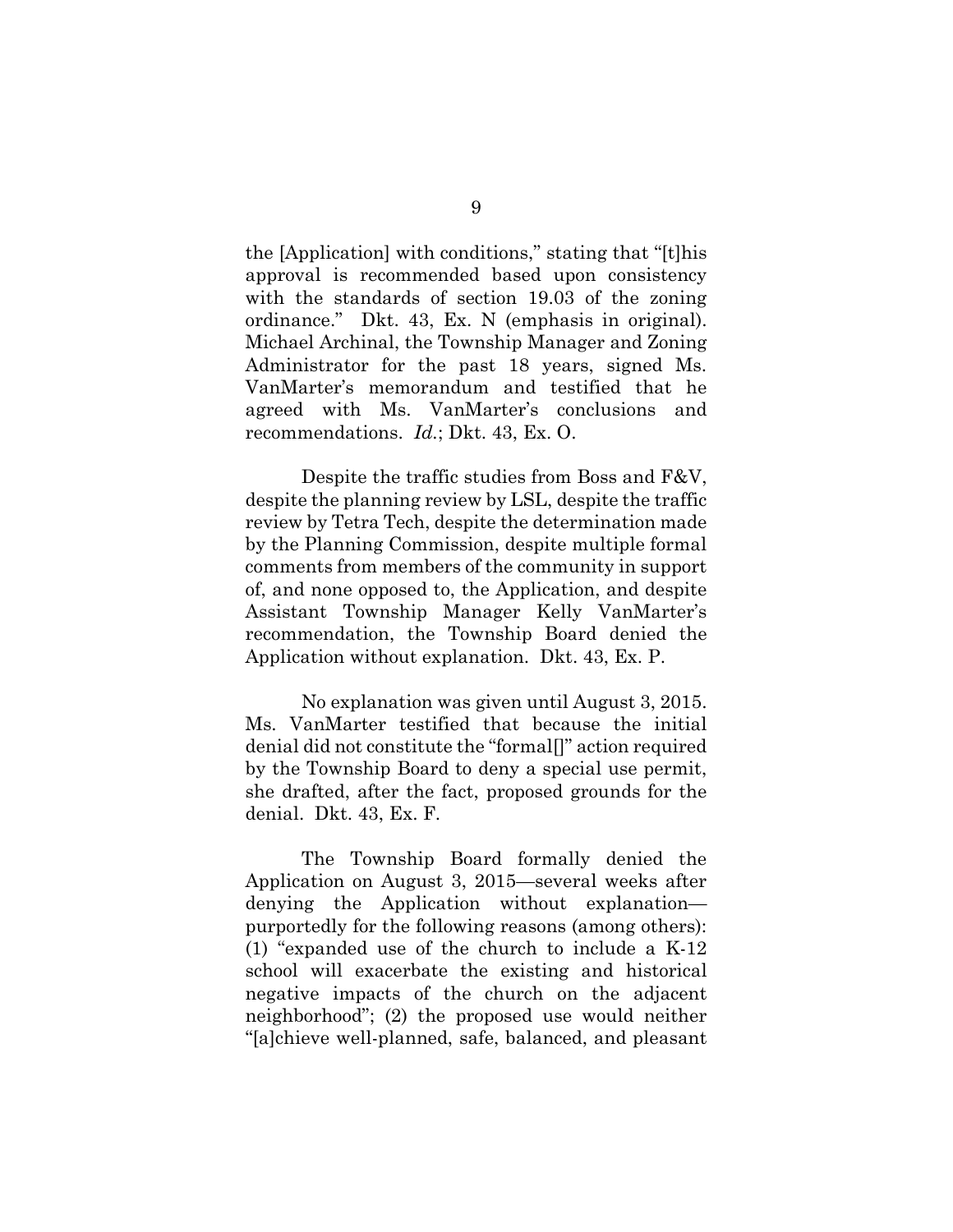residential neighborhoods," nor "[p]romote harmonious and organized development consistent with adjacent land uses"; (3) LCS's use "is contrary to the statement of purpose for the Single Family Residential Zoning," which "[p]rohibit[s] any land use that would substantially interfere with the development, utilization or continuation of single family dwellings in the District"; (4) "[t]he proposed use significantly alters the existing or intended character of the general vicinity"; (5) "excessive production of traffic" will "be detrimental to the natural environment, public health, safety or welfare"; (6) the "potential negative impacts to be created by the use will not be sufficiently mitigated by the conditions of the proposal"; and, despite the fact that the use in question was that of LCS, not the church, (7) "The Nazarene Church has a history of non-compliance with past site plan and ordinance requirements resulting in a negative impact on surrounding neighborhoods[.]" Dkt. 43, Ex. Q.

In sum, the Township Board denied LCS the right to use the BNC Property for its religious mission due to worry about the "character" of the neighborhood, traffic and safety concerns *not* shared by the Township's own experts, and *BNC's* prior conduct on the same parcel of land.

As support for their last justification, the Township Board cited a third party's use of the BNC Property parking lot for an unapproved secular driving school. Yet the Township assured the driving school that no action would be taken to curtail its secular use of the property. *See* Dkt. 43, Ex. F; Dkt. 43, Ex. Q. No such assurance was afforded to LCS's religious mission.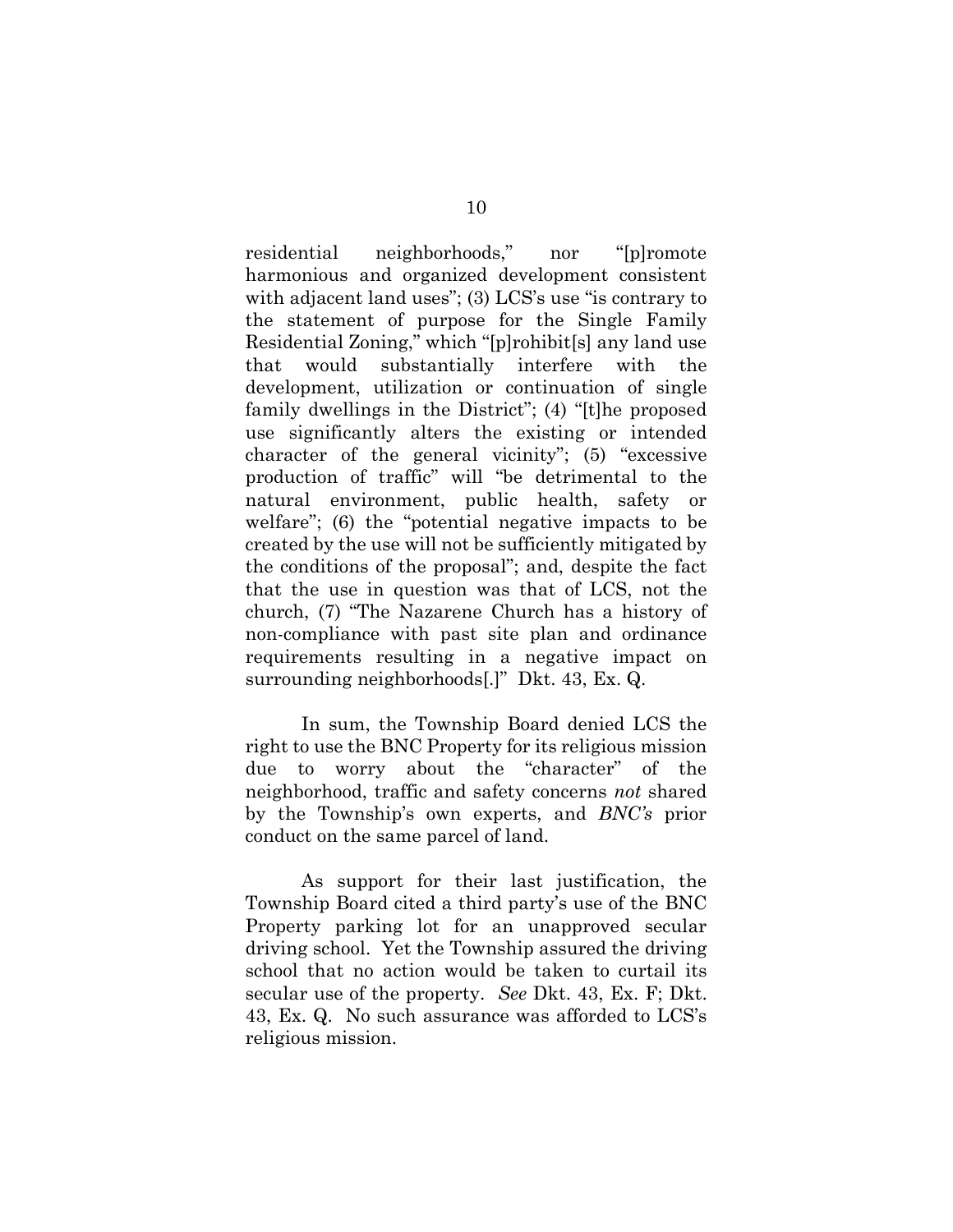Without a suitable long-term facility, LCS was forced to settle for a stopgap measure for the 2015- 2016 school year. LCS spent that year at a former middle school building—outside Livingston County on a short-term lease from Whitmore Lake Public Schools (the "Whitmore Lake Property"). Dkt. 43, Ex. A. This was not a viable long-term solution, however. The Whitmore Lake Property was merely a shortterm fix because the Whitmore Lake School District intended to re-occupy the building for public school use sometime in the near future and because LCS's religious purpose is to provide religious education in Livingston County, not a neighboring county. Dkt. 43, Ex. B. LCS's lease also overlapped with several others at the Whitmore Lake Property, which posed a security risk. *Id.* And LCS was contractually prohibited from enrolling students from the Whitmore Lake School District. *Id.* LCS thus could not make long-term investments in the Whitmore Lake Property, and this instability harmed LCS's enrollment, according to LCS Principal Ted Nast. *Id.*

Prospective new families have consistently stated that they are much less interested in enrolling in LCS if the school is located at the Whitmore Lake Property, than if it occupies its lease at the BNC Property. *Id.* In fact, as a direct result of the Township's denial of the Application for LCS to relocate to the BNC Property, LCS lost a substantial portion of its student body: 15 returning students, as well as 18 new students who had planned to attend LCS for the 2015-2016 school year. *Id.* According to Principal Nast, LCS was "expecting an additional decrease in enrollment if LCS is unable to move into the BNC [Property] for school operations on a full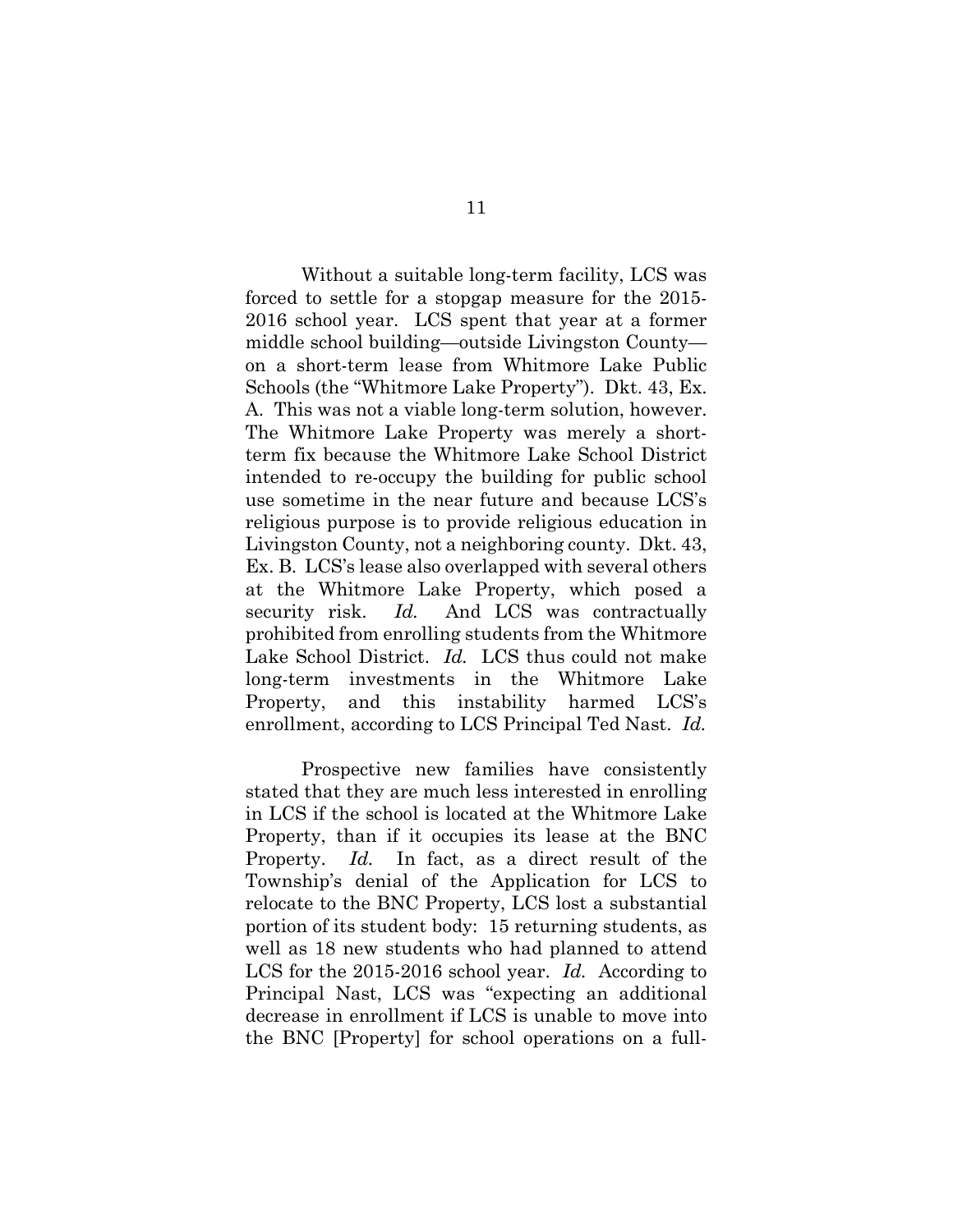time basis." *Id.* As the record demonstrates, LCS's survival was very much in doubt if it could not move to the BNC Property.

#### <span id="page-21-0"></span>**III. Procedural History**

Facing an uncertain future, and having been barred from pursuing its religious mission of providing Christian education to children in Livingston County, LCS sued to vindicate its rights. LCS brought suit in the Eastern District of Michigan, on August 7, 2015, asserting claims under RLUIPA. *See* Dkt. 1. LCS moved for a temporary restraining order enjoining the Township from interfering with LCS's use of its leasehold as a school. Dkt. 4. The District Court denied the motion, and the parties engaged in discovery. Dkt. 22. The Township then moved for summary judgment on all of LCS's claims, arguing that alternative sites were available to LCS *outside* the Township's borders. Dkt. 35. The District Court granted this motion. Pet. App. 33a.

Regarding LCS's RLUIPA claim, the District Court held that the Township did not impose a "substantial burden" on LCS because denying the special use permit made it merely "less convenient or more expensive for LCS to operate its school[.]" Pet. App. 47a. The Township did not, according to the District Court, prevent LCS "from exercising its religious beliefs[.]" Pet. App. 48a-49a. This was both factually and legally erroneous, so LCS appealed.

A Sixth Circuit panel affirmed on somewhat different grounds, holding that a fact-finder could not conclude that the Board imposed a substantial burden on LCS—notwithstanding evidence of the Township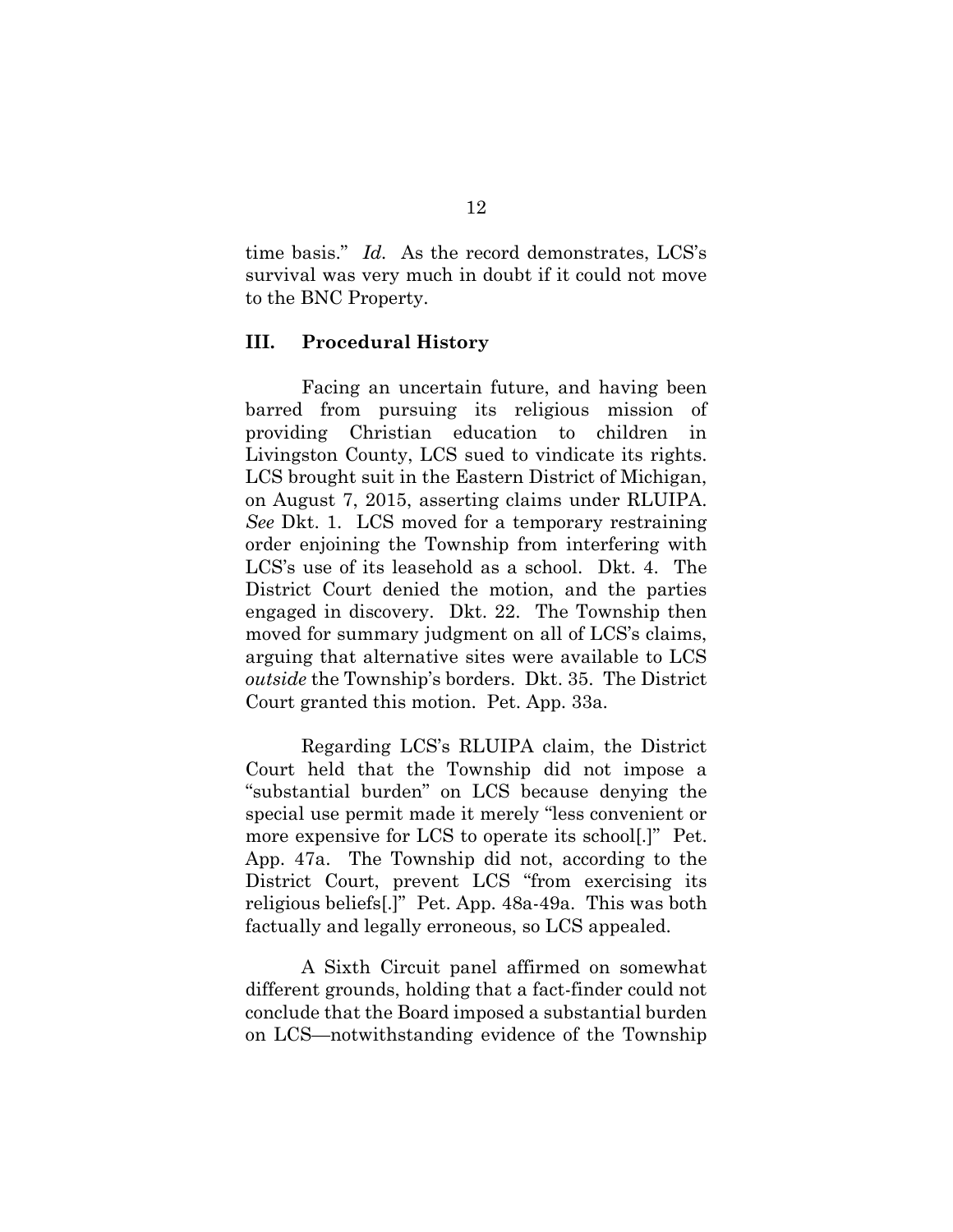Board's discriminatory intent, including that denial of the permit forced LCS out of the Township's borders, that the Township Board acted in disregard of its own Planning Commission and experts, and that the Township denied LCS's permit while allowing an unapproved secular activity to continue on the very same property. *See* Pet. App. 1a. To justify this ruling, the Court of Appeals adopted a novel position: In conducting the "substantial burden" analysis required under RLUIPA, it would not consider "evidence of alleged discrimination" against LCS. Pet. App. 16a. As set forth in greater detail below, this brings the Sixth Circuit into direct conflict with every one of its sister circuits to face this same issue and undermines RLUIPA's crucial protections for religious liberty. The full court denied LCS's petition for rehearing en banc on July 26, 2017. Pet. App. 63a.

Following denial of rehearing, the Township approved a new special use permit allowing LCS finally to occupy and use the BNC Property.[2](#page-22-0) This does not moot the action, however. LCS's claims for damages—proximately caused by the more than stwoyear delay in LCS occupying the only suitable religious school facility in Livingston County—remain in controversy. *See* Dkt. 23. As do its related claims for declaratory relief, attorneys' fees, and costs. *See id.*

 $\overline{a}$ 

<span id="page-22-0"></span><sup>2</sup> The Township Board approved the special use permit on November 20, 2017, subject to LCS meeting certain conditions within 60 days. That new permit has not been issued yet, but it is scheduled to be issued no later than January 20, 2018.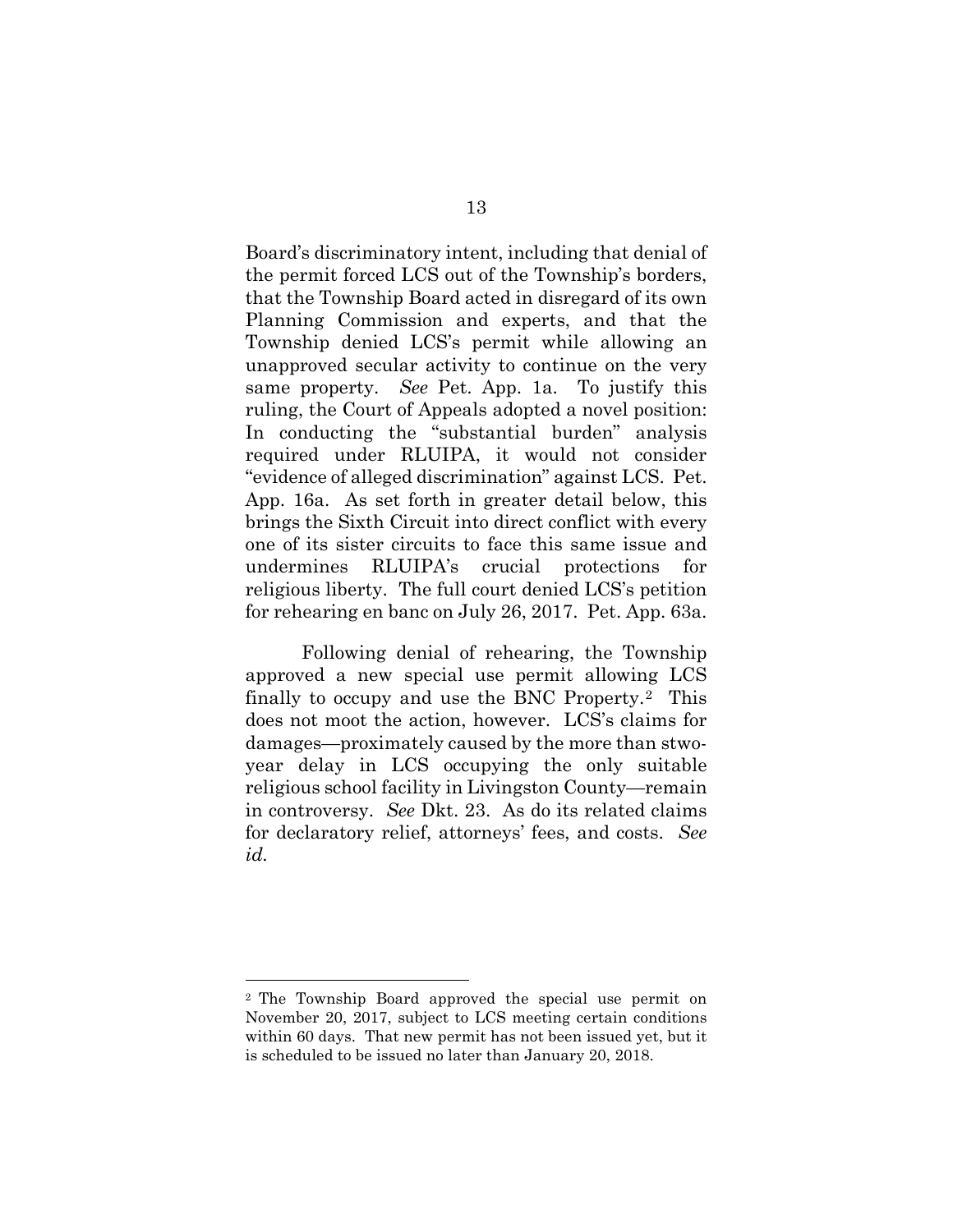#### <span id="page-23-0"></span>**SUMMARY OF ARGUMENT**

This case is about whether evidence of religious animus should be considered in the substantial burden analysis required under RLUIPA. All four circuits to consider this question before 2017 answered in the affirmative. But then the Sixth Circuit panel below explicitly broke from the First, Second, Seventh, and Ninth Circuits and held that courts may *not* consider such evidence—contrary to the intention of RLUIPA's framers*.* 

<span id="page-23-2"></span>The purpose of RLUIPA is to "protect the free exercise of religion from unnecessary government interference." 146 CONG. REC. at E1235. The panel's decision in this case thwarts this goal by unduly restricting the type of evidence a court may consider when analyzing whether a local or state government has imposed a "substantial burden" on religious exercise—and creates a clear split with every other circuit to address this issue.

<span id="page-23-1"></span>Under RLUIPA, a religious institution is entitled to relief if it establishes that a local government used its land use permitting process to impose a substantial burden on the institution's religious exercise, and did so in a manner that was not narrowly tailored to serve a compelling governmental interest. *See* 42 U.S.C. § 2000cc(a)(1). Other circuit courts have treated evidence that the land use decision was motivated by religious animus as relevant to whether the decision imposed a substantial burden. The panel in this case explicitly rejected that view and disregarded record evidence suggesting that the adverse decision by Genoa Charter Township reflected religious animus.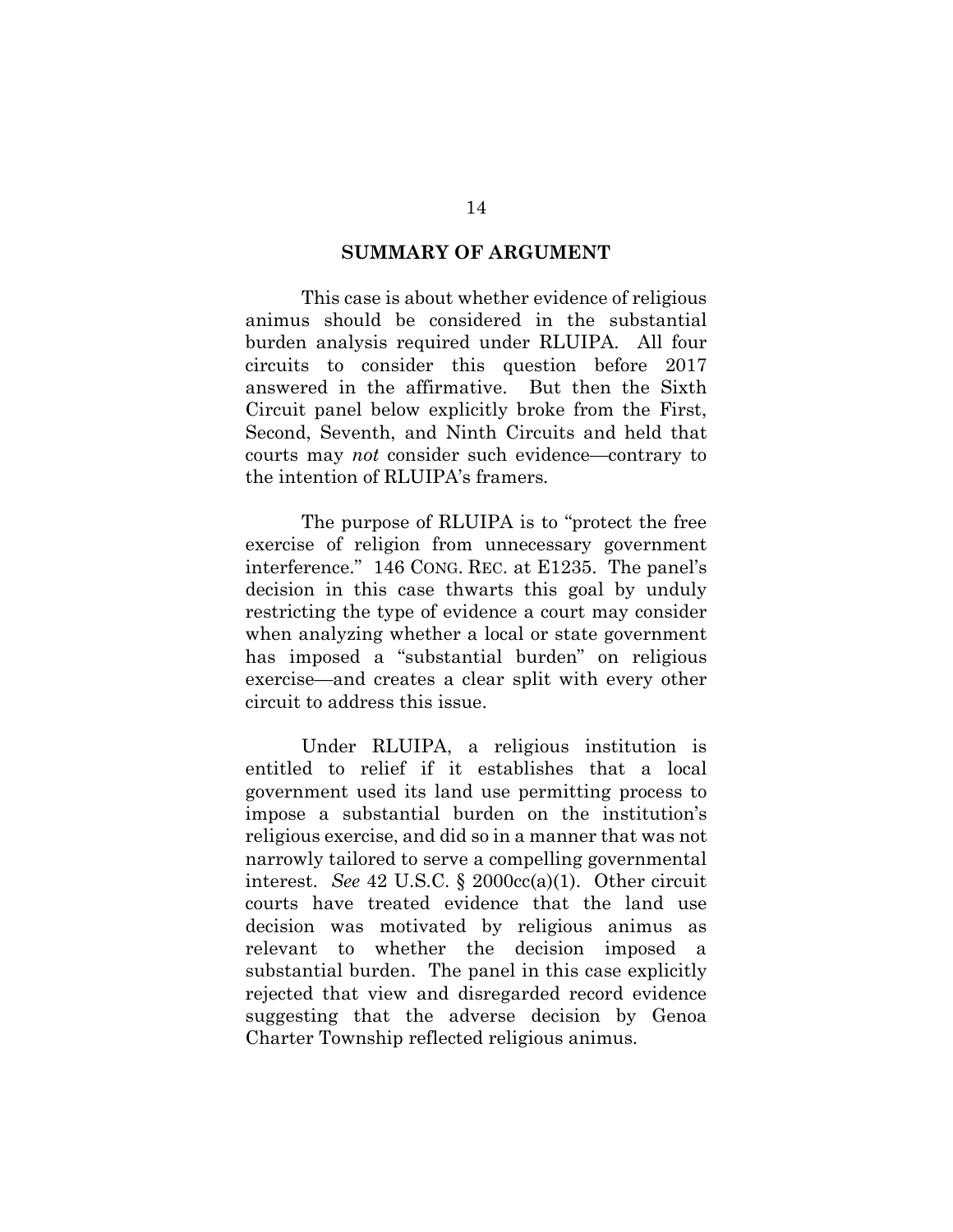The panel also held that a land use decision allowing religious exercise to take place only outside the jurisdiction of the decision-making body does not constitute a substantial burden under RLUIPA. The Court should grant certiorari to correct the panel's errors and to align the law of this circuit with that of all other circuits that have considered these questions.

#### <span id="page-24-0"></span>**REASONS FOR GRANTING THE WRIT**

**I. A Circuit Split Exists as to Whether Evidence that Religious Animus Motivated a Government's Land Use Decision Should Be Considered under RLUIPA's "Substantial Burden" Framework.**

<span id="page-24-3"></span><span id="page-24-1"></span>Congress enacted RLUIPA to combat religious discrimination. *See* 146 CONG. REC. at S7775 (noting "a widespread practice of individualized decisions to grant or refuse permission to use property for religious purposes. These individualized assessments readily lend themselves to discrimination, and they also make it difficult to prove discrimination in any individual case."). Indeed, its animating purpose was to "protect religious land uses from discriminatory processes used to exclude or otherwise limit the location of churches and synagogues in municipalities across the country." *Midrash Sephardi, Inc. v. Town of Surfside*, 366 F.3d 1214, 1236 (11th Cir. 2004).

<span id="page-24-2"></span>Petitioner Livingston Christian Schools was the victim of an "individualized," discriminatory process, in which Respondent Genoa Charter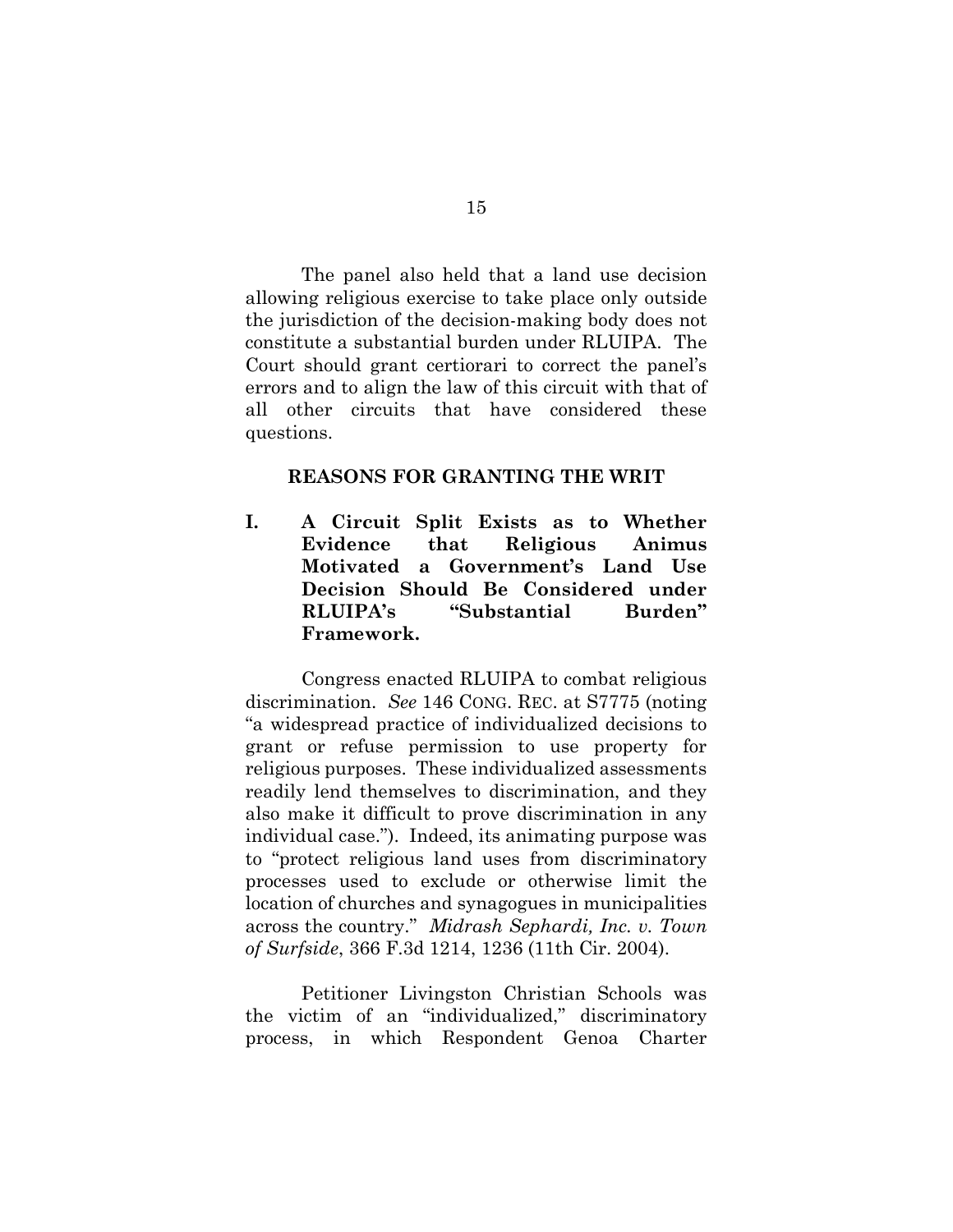Township rejected LCS's request to open a school within the Township—despite recommendations from the Township's Planning Commission and all of its experts that LCS's request be approved. When LCS tried to vindicate its federally guaranteed right to be free from "substantial burden" on its religious exercise, the Sixth Circuit broke with all other circuits that "have taken evidence of alleged discrimination into account in considering whether there was a substantial burden on religious exercise," and "decline[d] to adopt this approach." Pet. App. 16a. The resulting circuit split is now plain, pitting the Sixth Circuit (which acknowledges creating this split in the opinion below), against the First, Second, Seventh, and Ninth. Each of these circuits has recognized that evidence of a discriminatory intent to burden religious exercise is relevant to the issue of whether a religious organization was in fact substantially burdened.

This Court should grant a writ of certiorari to resolve this new circuit split and to clarify the meaning of "substantial burden" in the land use context.

#### <span id="page-25-0"></span>**A. This Court Has Not Spoken on the Meaning of "Substantial Burden" in the Land Use Context under RLUIPA.**

<span id="page-25-1"></span>The panel observed that this Court has not yet "had occasion to focus on the substantial-burden inquiry under RLUIPA in the land-use context." Pet. App. 9a. *See also Roman Catholic Bishop of Springfield v. City of Springfield*, 724 F.3d 78, 94 (1st Cir. 2013) ("The Supreme Court . . . has never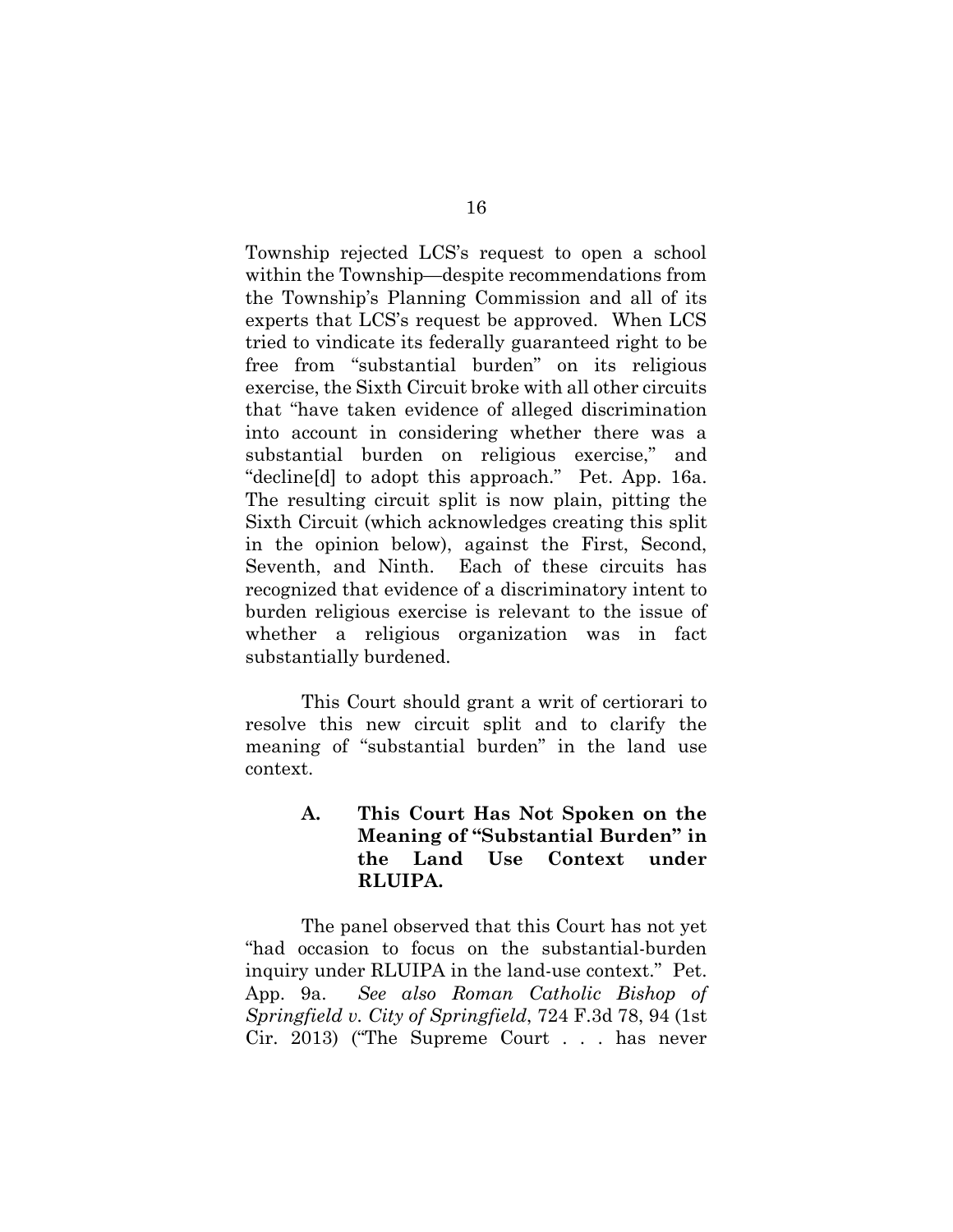provided a working definition of 'substantial burden' in [the land use] context.").

<span id="page-26-3"></span><span id="page-26-0"></span>Without guidance, many lower courts have attempted to define "substantial burden" by reference to this Court's free exercise jurisprudence prior to *Emp't Div. Dept. of Human Res. of Or. v. Smith*, 494 U.S. 872 (1990). *See e.g.*, *Midrash Sephardi, Inc. v. Town of Surfside*, 366 F.3d at 1226 ("The Supreme Court's definition of 'substantial burden' within its free exercise cases is instructive in determining what Congress understood 'substantial burden' to mean in RLUIPA.")

<span id="page-26-7"></span><span id="page-26-5"></span><span id="page-26-4"></span><span id="page-26-2"></span>Invariably, these courts look to *Wisconsin v. Yoder*, 406 U.S. 205 (1972), and the Court's succession of unemployment compensation decisions that includes *Sherbert v. Verner*, 374 U.S. 398 (1963), *Thomas v. Review Bd. of Indian Emp't Sec. Div.*, 450 U.S. 707 (1991), *Hobbie v. Unemployment Appeals Comm'n of Fla.*, 480 U.S. 136 (1987), and *Frazee v. Ill. Dep't of Emp't Sec.*, 489 U.S. 829 (1989). *See e.g., Westchester Day Sch. v. Vill. of Mamaroneck*, 504 F.3d 338, 348 (2d Cir. 2007) (citing *Sherbert* and *Thomas*).

<span id="page-26-6"></span><span id="page-26-1"></span>One challenge for courts adopting this approach is that the fact patterns in the pre-*Smith* cases differ from those arising in land use decisions. Thus, applying the logic in one set of cases to the facts in a new set of cases leaves many questions unanswered. *See Westchester*, 504 F.3d at 348-49 (observing that "in the context of land use, a religious institution is not ordinarily faced with the same dilemma [faced in the pre-*Smith* free exercise cases] of choosing between religious precepts and government benefits.").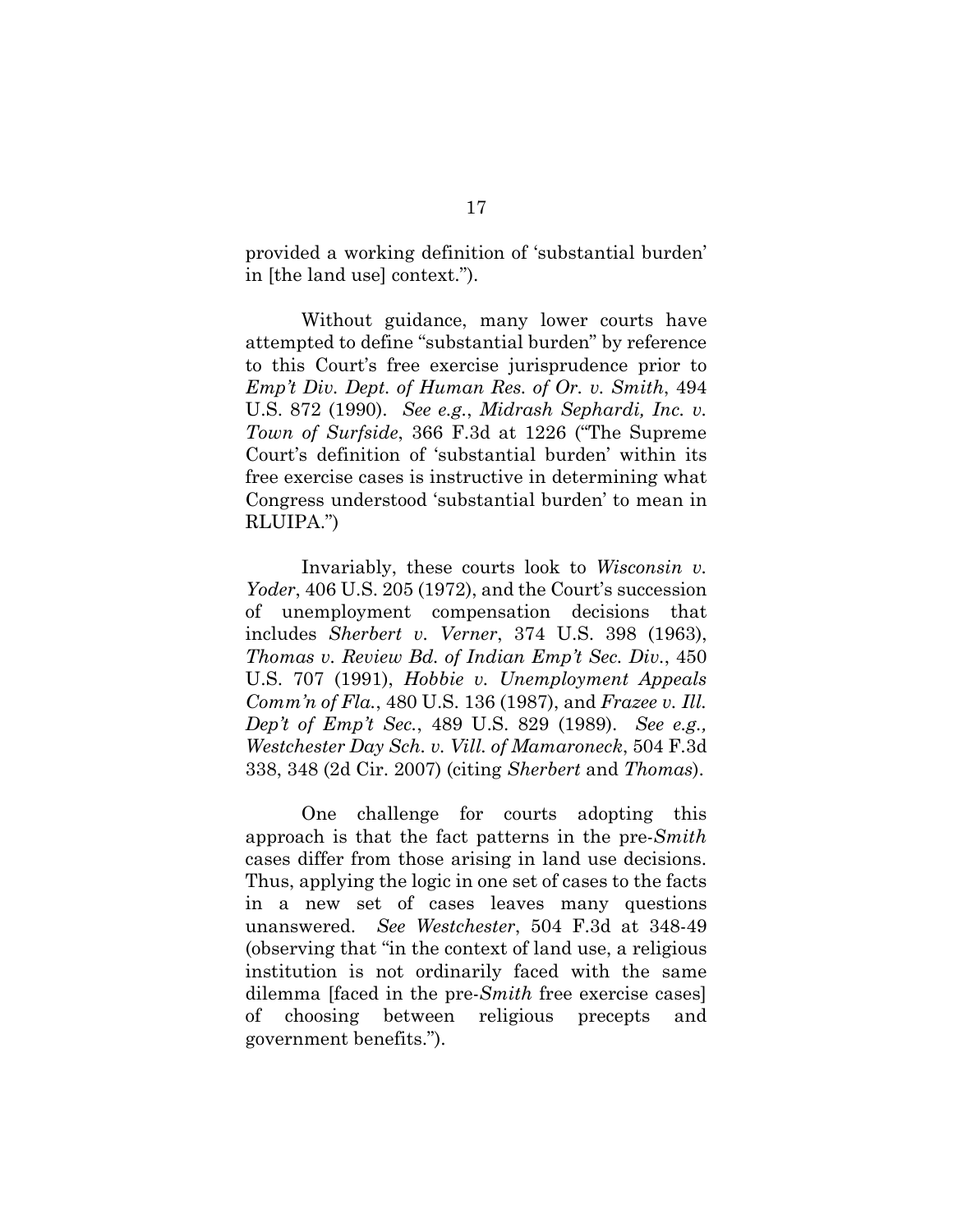<span id="page-27-3"></span>Furthermore, this Court did not use the term "substantial burden" in these pre-*Smith* cases. It made its first appearance only in 1989, and was not clearly defined. *See Hernandez v. C.I.R.*, 490 U.S. 680, 699 (1989), one year before *Smith*.

<span id="page-27-4"></span><span id="page-27-2"></span><span id="page-27-0"></span>Lower courts since have struggled to define substantial burden, offering a variety of formulations. *See e.g.*, *Bethel World Outreach Ministries v. Montgomery Cty. Council*, 706 F.3d 548, 556 (4th Cir. 2013) ("[A] plaintiff can succeed on a [RLUIPA] substantial burden claim by establishing that a government regulation puts substantial pressure on it to modify its behavior."); *Westchester*, 504 F.3d at 349 (asking whether "government action . . . directly coerces the religious institution to change its behavior" (emphasis omitted)); *Midrash Sephardi*, 366 F.3d at 1227 (stating that substantial burdens "place more than an inconvenience on religious exercise" and are "akin to significant pressure which directly coerces the religious adherent to conform his or her behavior accordingly"); *Civil Liberties for Urban Believers v. City of Chicago*, 342 F.3d 752, 761 (7th Cir. 2003) ("[I]n the context of RLUIPA's broad definition of religious exercise, a land-use regulation that imposes a substantial burden on religious exercise is one that necessarily bears direct, primary, and fundamental responsibility for rendering religious exercise . . . effectively impracticable.").

<span id="page-27-5"></span><span id="page-27-1"></span>Other lower courts have also looked to the ordinary meaning of the words "substantial" and "burden." *See e.g.*, *San Jose Christian Coll. v. City of Morgan Hill*, 360 F. 2d 1024, 1034 (9th Cir. 2004) (citing *A-Z Int'l. v. Phillips*, 323 F.3d 1141, 1146 (9th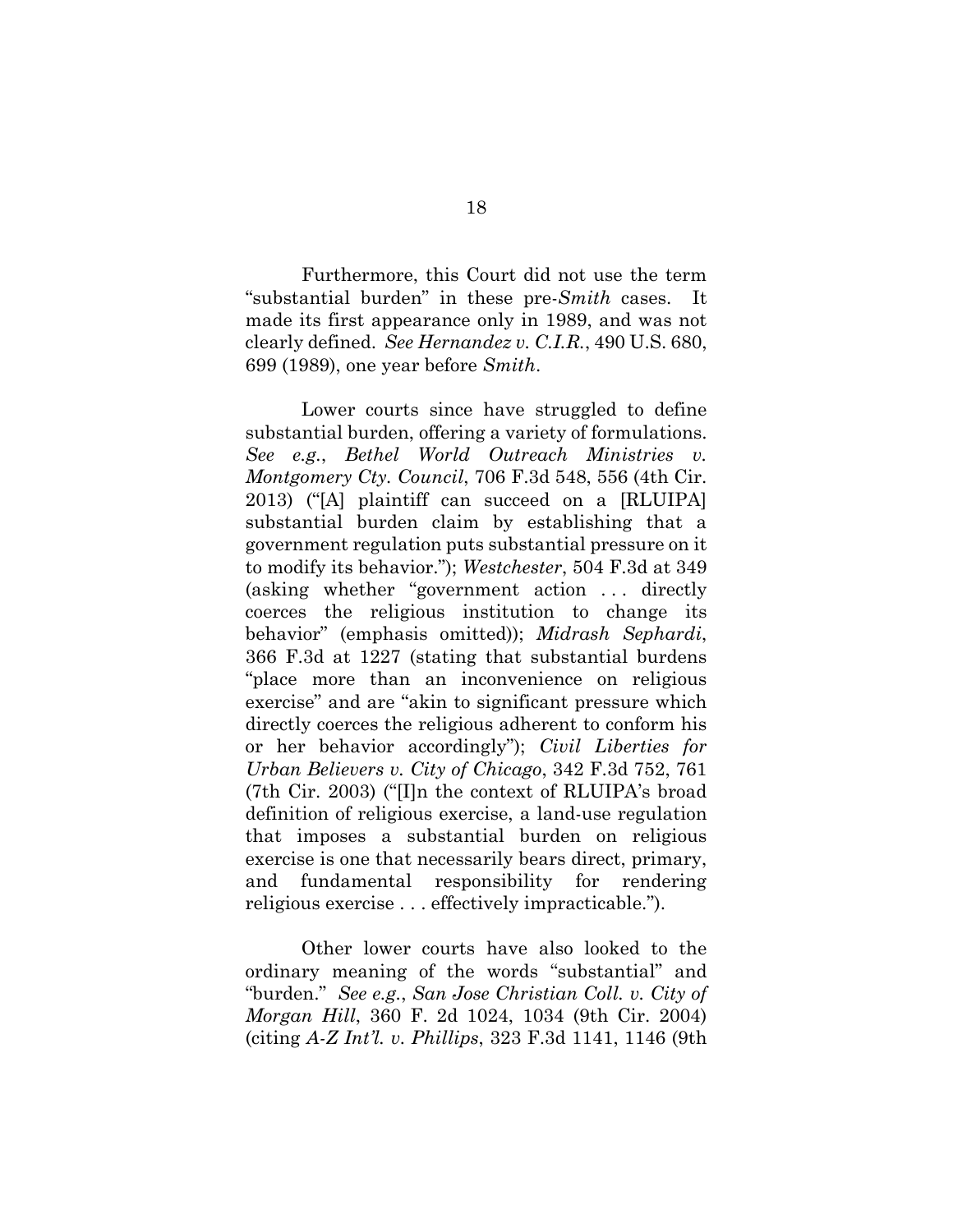<span id="page-28-0"></span>Cir. 2003)) (focusing on the "ordinary, contemporary, common meaning" of the substantial burden provision of RLUIPA); *Midrash Sephardi, Inc. v. Town of Surfside*, 366 F. 3d 1214, 1226 (11th Cir. 2004) ("Because RLUIPA does not define 'substantial burden,' we give the term its ordinary or natural meaning").

<span id="page-28-2"></span>This approach has also sown division across the circuits. *Compare San Jose Christian*, 360 F. 2d at 1034 (defining "burden" as "something that is oppressive" and defining "substantial" as "significantly great") *with Midrash Sephardi*, 366 F.3d at 1227 (stating that substantial burdens "place more than an inconvenience on religious exercise" and are "akin to significant pressure which directly coerces the religious adherent to conform his or her behavior accordingly"). The Ninth Circuit, recognizing this problem, remarked of its own decision in *San Jose Christian* that the fact that substantial burden "means a 'significantly great restriction or onus' says nothing about what kind or level of restriction is 'significantly great.'" *Navajo Nation v. U.S. Forest Service*, 535 F.3d 1058, 1078 (9th Cir. 2008).

<span id="page-28-3"></span><span id="page-28-1"></span>The result is a patchwork across, and even within, the circuits, of formulations, definitions, and tests that tend not to be well-suited to the land use context or the purposes of RLUIPA more generally. *See* Robert M. Bernstein, *Abandoning the Use of Abstract Formulations in Interpreting RLUIPA's Substantial Burden Provision in Religious Land Use Cases*, 36 COLUM. J. OF L. & THE ARTS 283 (2013) (discussing this patchwork of standards and arguing that it should be replaced by a uniform, holistic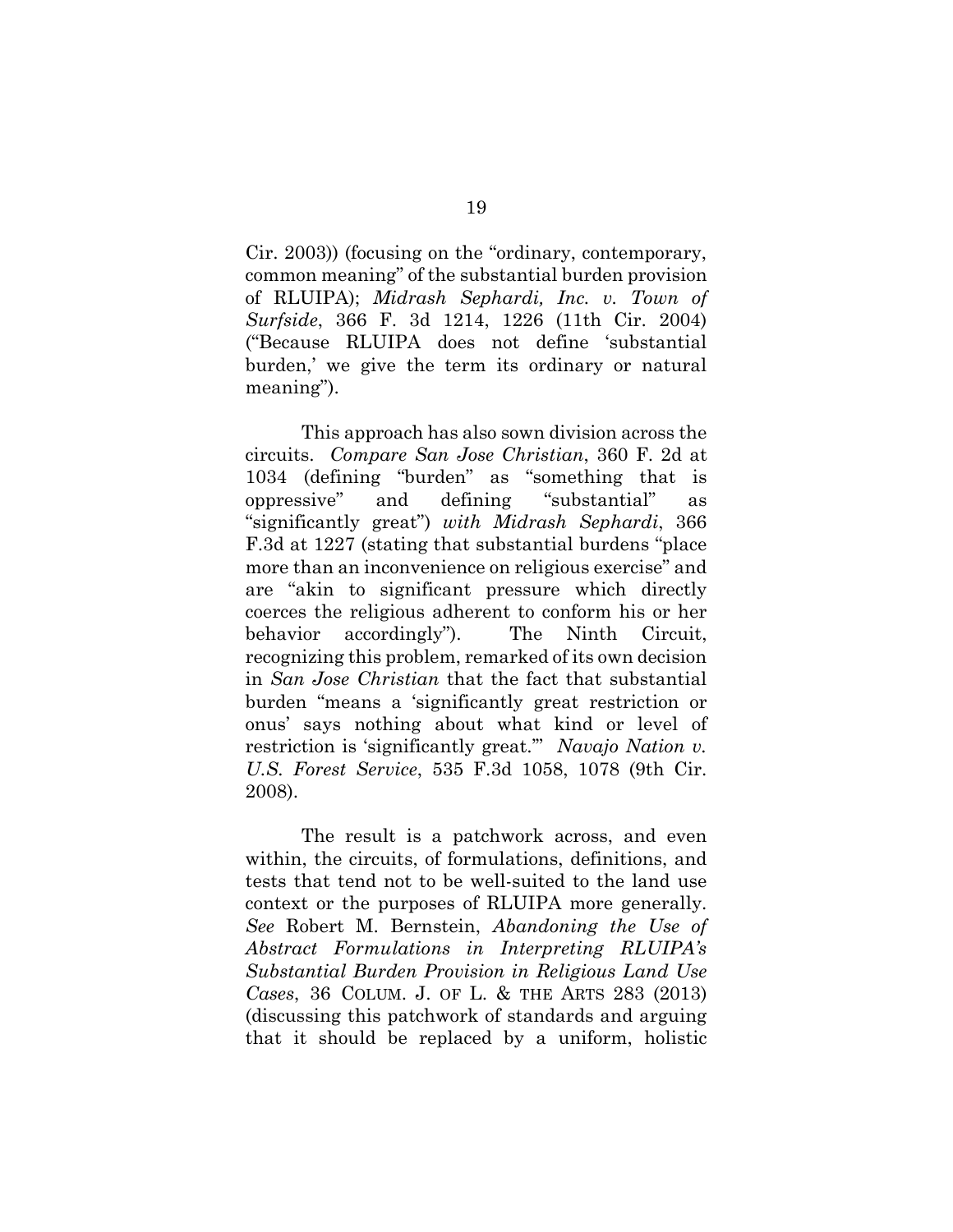inquiry contemplated by RLUIPA). *See also Roman Catholic*, 724 F.3d 78 (citing this problem and adopting Bernstein's approach).

> <span id="page-29-3"></span><span id="page-29-0"></span>**B. The Sixth Circuit's Decision Below Creates a Circuit Split Regarding the Relevance of Religious Animus in the Substantial Burden Analysis under RLUIPA.**

Despite RLUIPA's clear purpose to prevent local land use tribunals from using their discretion as a pretext for discrimination against religious institutions, the Sixth Circuit below concluded that "evidence that the municipality's decisionmaking process was arbitrary, capricious, or discriminatory" is "irrelevant" to the substantial burden inquiry.[3](#page-29-4) Pet. App. 15a-16a. This ruling conflicts with the law in each of the other four circuits that have considered the same question. This Court should grant certiorari to resolve this circuit split and to create a framework that can be applied equally and uniformly to similarly situated parties nationwide.

 $\overline{a}$ 

<span id="page-29-4"></span><span id="page-29-2"></span><span id="page-29-1"></span><sup>3</sup> The Township may argue, as it did in its response to LCS's request for rehearing en banc, that the question of whether a court may consider evidence of discrimination in the substantial burden analysis was not properly presented below. This argument is plainly wrong. The Sixth Circuit generally requires only that an issue be "raised in an appellate brief *or* at oral argument." *Costo v. U.S.*, 922 F.2d 302, 302 (6th Cir. 1990) (emphasis added). Yet here the issue was clearly presented in *both*. *See, e.g.,* Oral Arg. at 27:23-28:28, *Livingston Christian Sch. v. Genoa Charter Twp.*, 858 F.3d 996 (6th Cir. 2017), https://tinyurl.com/y84cew6j.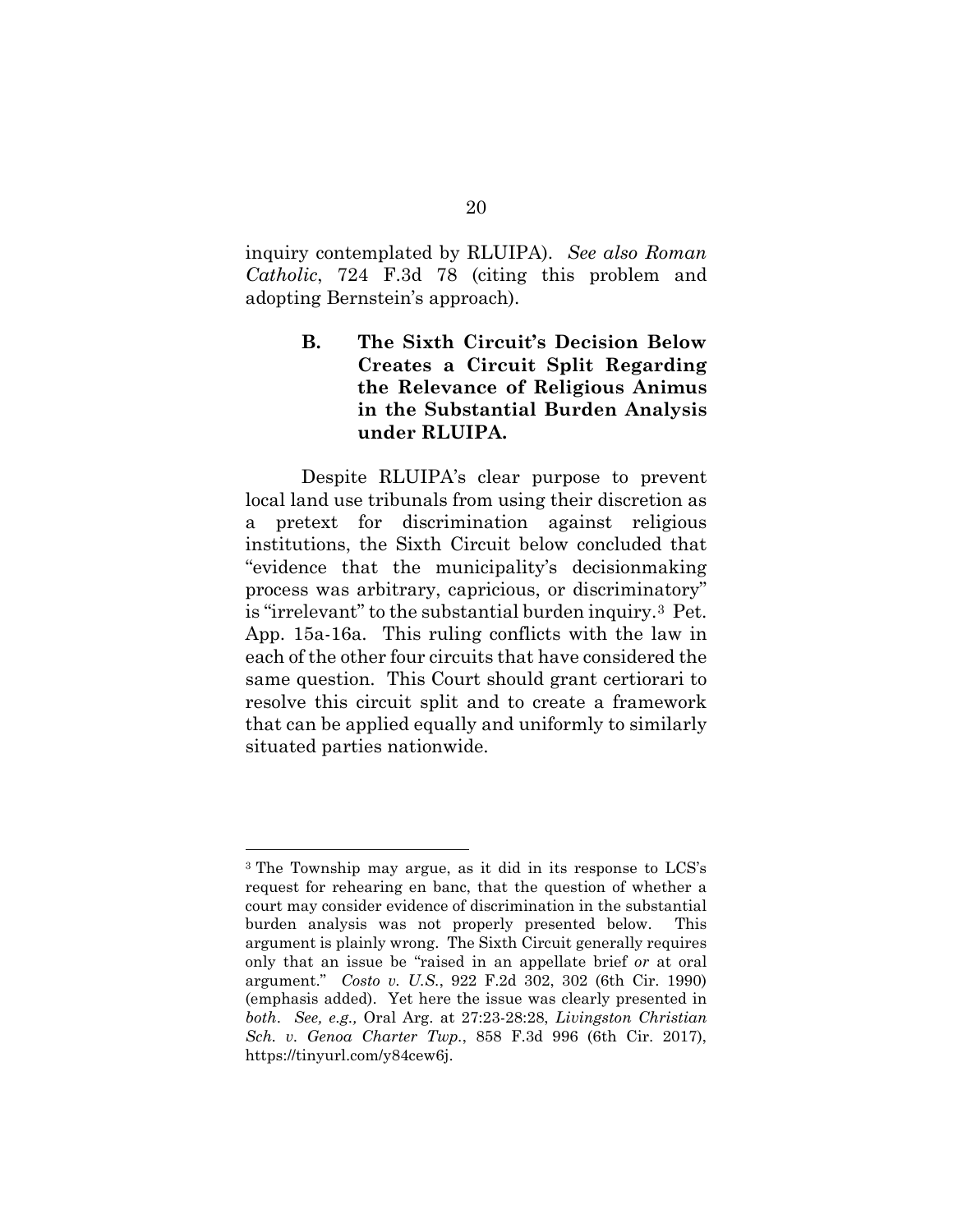#### <span id="page-30-0"></span>**i. The Sixth Circuit Is Now at Odds with the First, Second, Seventh, and Ninth Circuits.**

Prior to the panel's decision below, every federal Court of Appeals confronted with evidence of religious animus or discrimination has found that evidence to be probative of a substantial burden under RLUIPA.

<span id="page-30-1"></span>The Seventh Circuit Court of Appeals addressed this question first, in *Sts. Constantine and Helen Greek Orthodox Church, Inc. v. City of New Berlin*, 396 F.3d 895 (7th Cir. 2005). The Court there was faced with a church whose rezoning application had been denied by the city Planning Commission despite the Director of Planning recommending approval—over hypothetical concerns that the Church might resell the land at a later date. Given the city's seemingly contrived reasons for denying the church's application, the Sts. Constantine and Helen Greek Orthodox Church argued that the city substantially burdened its exercise of religion by discriminating against it in favor of non-religious land uses. The Court of Appeals considered this evidence of religious animus and found a substantial burden.

Evidence of religious discrimination is properly considered under the substantial burden framework, according to the Seventh Circuit: "the 'substantial burden' provision backstops the explicit prohibition of religious discrimination in the later section of the Act, much as the disparate-impact theory of employment discrimination backstops the prohibition of intentional discrimination." *Id.* at 900. This protection is crucial, according to the Seventh Circuit,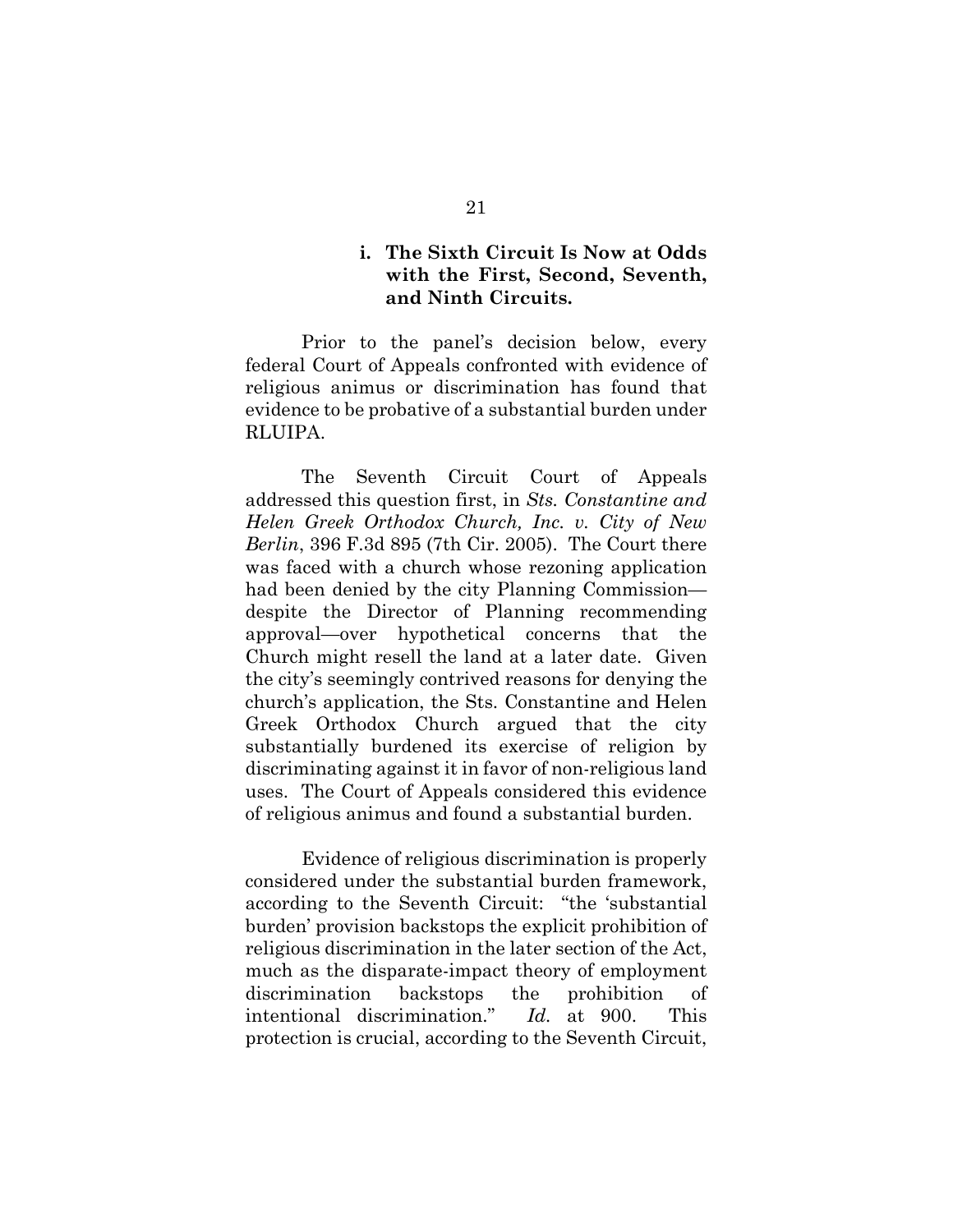<span id="page-31-1"></span>due to the "vulnerability of religious institutions especially those that are not affiliated with the mainstream [Christian] sects . . . —to subtle forms of discrimination[.]" *Id*. Accordingly, if a "decision maker cannot justify" a land use decision, "the inference arises that hostility to religion . . . influenced the decision." *Id.* This inference led the Court to rule that "[t[he burden here was substantial." *Id.* at 901.

The Ninth Circuit agreed. In *Guru Nanak Sikh Soc'y of Yuba City v. Cty. of Sutter*, that court declared that evidence of religious animus supports a finding of substantial burden. 456 F.3d 978 (9th Cir. 2006). Indeed, the Ninth Circuit quoted *Sts. Constantine* in pronouncing, "RLUIPA's substantial burden test aims to protect religious groups from 'subtle forms of discrimination when, as in the case of the grant or denial of zoning variances, a state delegates essentially standardless discretion to nonprofessionals operating without procedural safeguards.'" *Id.* at 992 n. 20 (quoting *Sts. Constantine*, 396 F.3d at 900). The Court went on to find a substantial burden because *Guru Nanak*, just like this case, involved decision makers who "inconsistently applied" specific policies and ignored findings of fact "without explanation." *Id*. at 990-91.[4](#page-31-2)

The Second Circuit agreed later that year in *Westchester,* 504 F.3d 338. The Court of Appeals began by acknowledging, as the Seventh and Ninth

<span id="page-31-0"></span> $\overline{a}$ 

<span id="page-31-2"></span><sup>4</sup> The Seventh Circuit reaffirmed this key proposition in *Petra Presbyterian Church v. Vill. of Northbrook*, 489 F.3d 846 (7th Cir. 2007), holding in that case that "the denial was so utterly groundless as to create an inference of religious discrimination," giving rise to an inference of substantial burden. *Id.* at 851.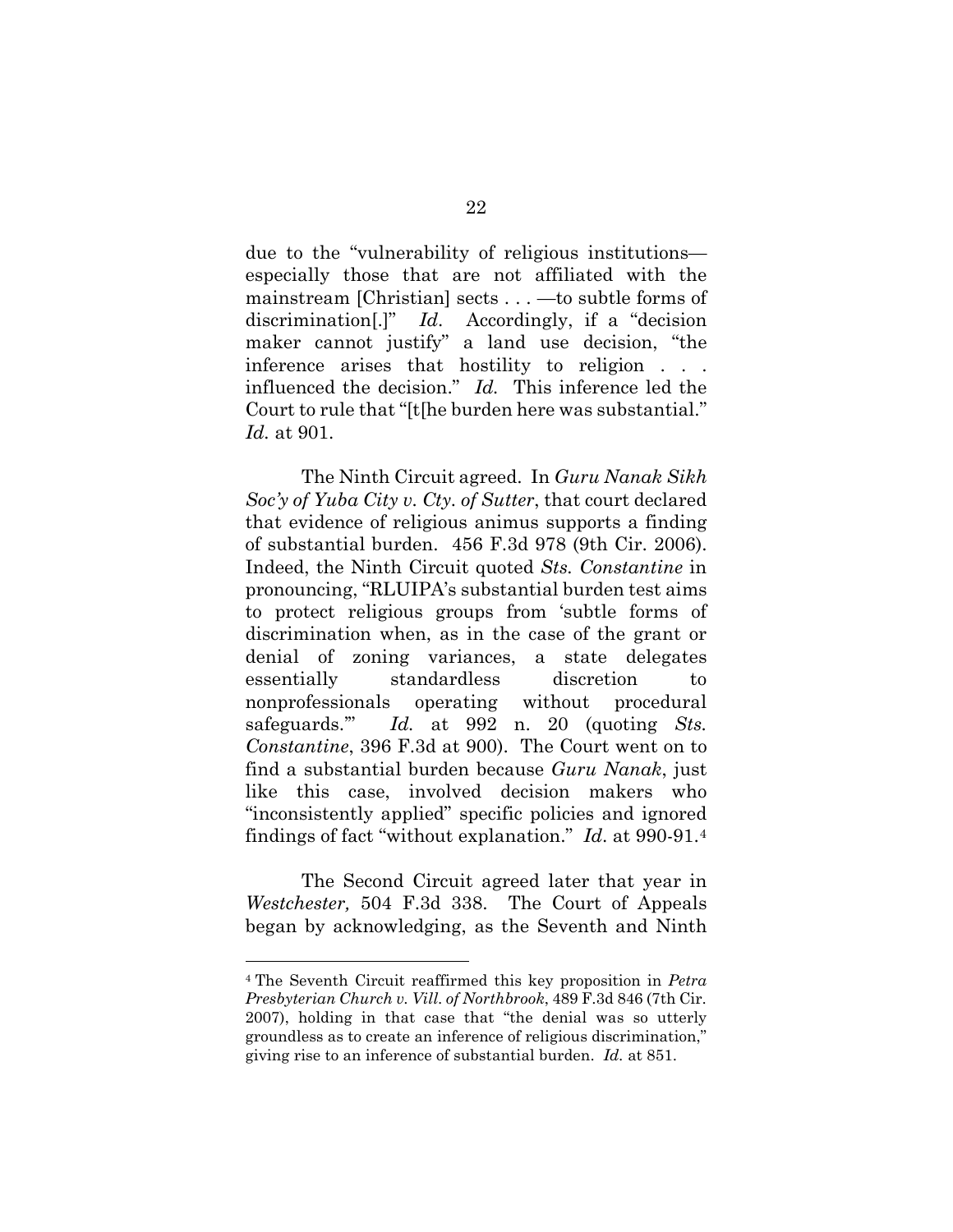<span id="page-32-2"></span>Circuits had, that "[t]he arbitrary application of laws to religious organizations may reflect bias or discrimination against religion." *Id.* at 350. The Second Circuit then explicitly agreed with *Sts. Constantine*: That the application of the law by the decision maker was arbitrary and capricious was "relevant to" the "particular substantial burden claim." *Id.* at 351. The Second Circuit was suspicious when, as here, "[m]any of these grounds [for a ruling adverse to a religious institution] were conceived *after* the [decision maker] closed its hearing process." *Id.* at 346 (emphasis added). Accordingly, the Second Circuit considered the Village of Mamaroneck's alleged "bias or discrimination against religion" and found a substantial burden. *Id.* at 350-53.

<span id="page-32-0"></span>The Second Circuit reaffirmed this ruling more recently in *Fortress Bible Church v. Feiner*. 694 F.3d 208 (2d Cir. 2012). Citing *Westchester*, the Court explicitly tied its finding of substantial burden to the town's anti-religion discrimination: "Our conclusion that the Church was substantially burdened is bolstered by the arbitrary, capricious, and *discriminatory* nature of the Town's actions, taken in bad faith." *Id.* at 219 (emphasis added).

<span id="page-32-1"></span>Finally and most recently, the First Circuit in *Roman Catholic*, agreed with the Second, Seventh, and Ninth Circuits: "even when the evidence does not necessarily show the explicit discrimination 'on the basis of religion' contemplated by"  $\S$  2000cc(b)(1) of RLUIPA, a court may consider "an 'inference' of hostility to a religious organization" "[u]nder the substantial burden framework[.]" 724 F.3d at 97 (citing *Sts. Constantine,* 396 F.3d at 900). *Roman Catholic* and these other decisions taken together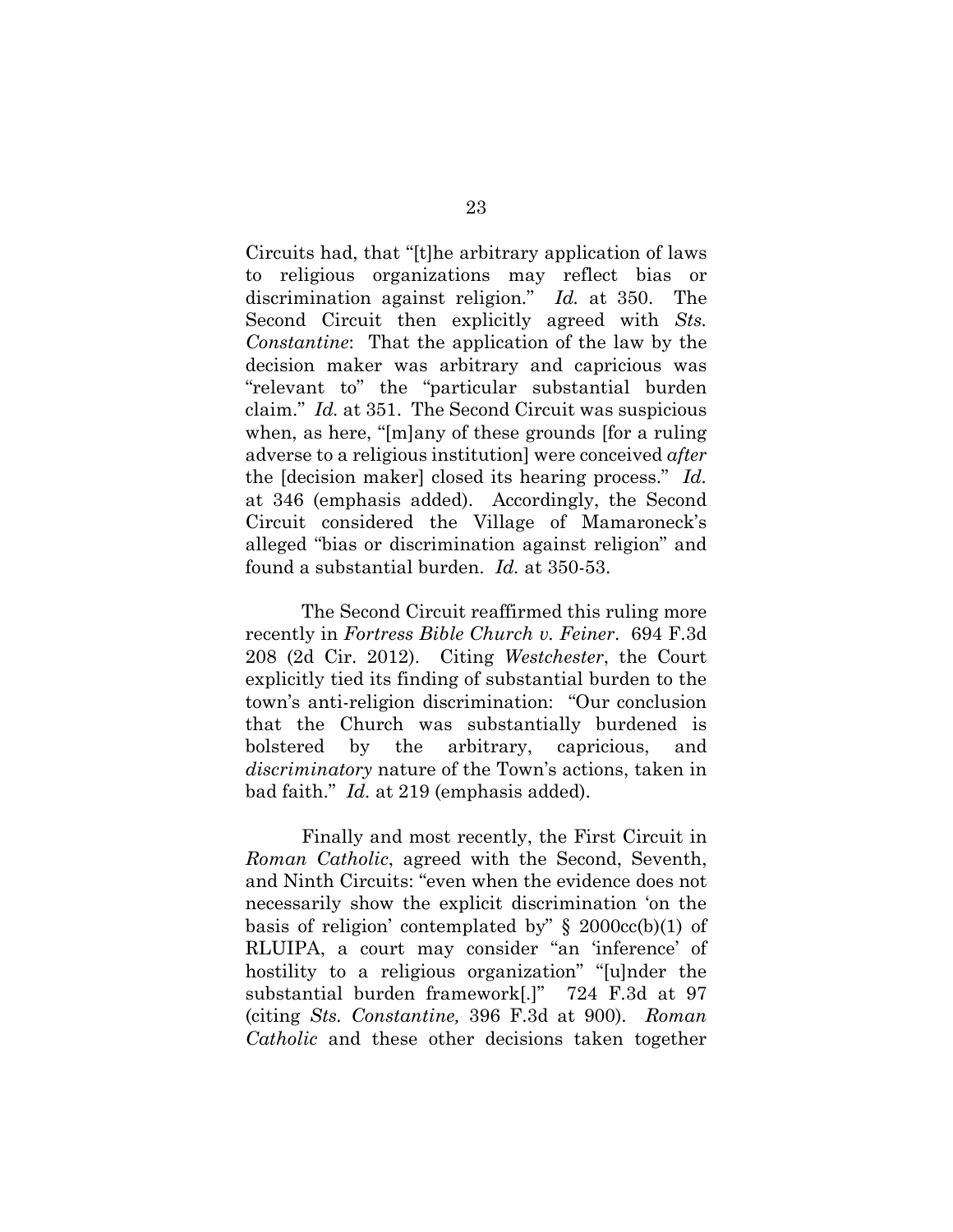demonstrate that the First, Second, Seventh, and Ninth Circuits are in accord: evidence of religious animus or discrimination is relevant to a RLUIPA claim of substantial burden.

But the most recent decision on this question, from the Sixth Circuit Court of Appeals in this action, strikes out on its own. In its opinion below, the Sixth Circuit explicitly broke with its sister circuits: "although several other circuits have taken evidence of alleged discrimination into account in considering whether there was a substantial burden on religious exercise, we decline to adopt this approach." Pet. App. 16a. The panel went on to explain that such evidence is "more appropriately considered when evaluating whether a governmental action was narrowly tailored to serve a compelling state interest[.]" *Id.* But the First, Second, Seventh, and Ninth Circuits explicitly disagree. *See, e.g., Westchester*, 504 F.3d at 351 (quoting *Sts. Constantine*, 396 F.3d at 900) ("Where the arbitrary, capricious, or unlawful nature of a defendant's challenged action suggests that a religious institution received less than even-handed treatment, the application of RLUIPA's substantial burden provision usefully 'backstops the explicit prohibition of religious discrimination in the later section of the Act."'). The Sixth Circuit's only support for its contrary pronouncement is its earlier decision in *Living Water Church of God v. Charter Twp. of Meridian*, 258 F. App'x 729 (6th Cir. 2007), but that only highlights the circuit split.

<span id="page-33-1"></span><span id="page-33-0"></span>The panel then cites the Fourth Circuit's decision in *Bethel*, 706 F.3d 548 for the proposition that "[f]inding a substantial burden due to evidence of discrimination would obviate the need for" RLUIPA's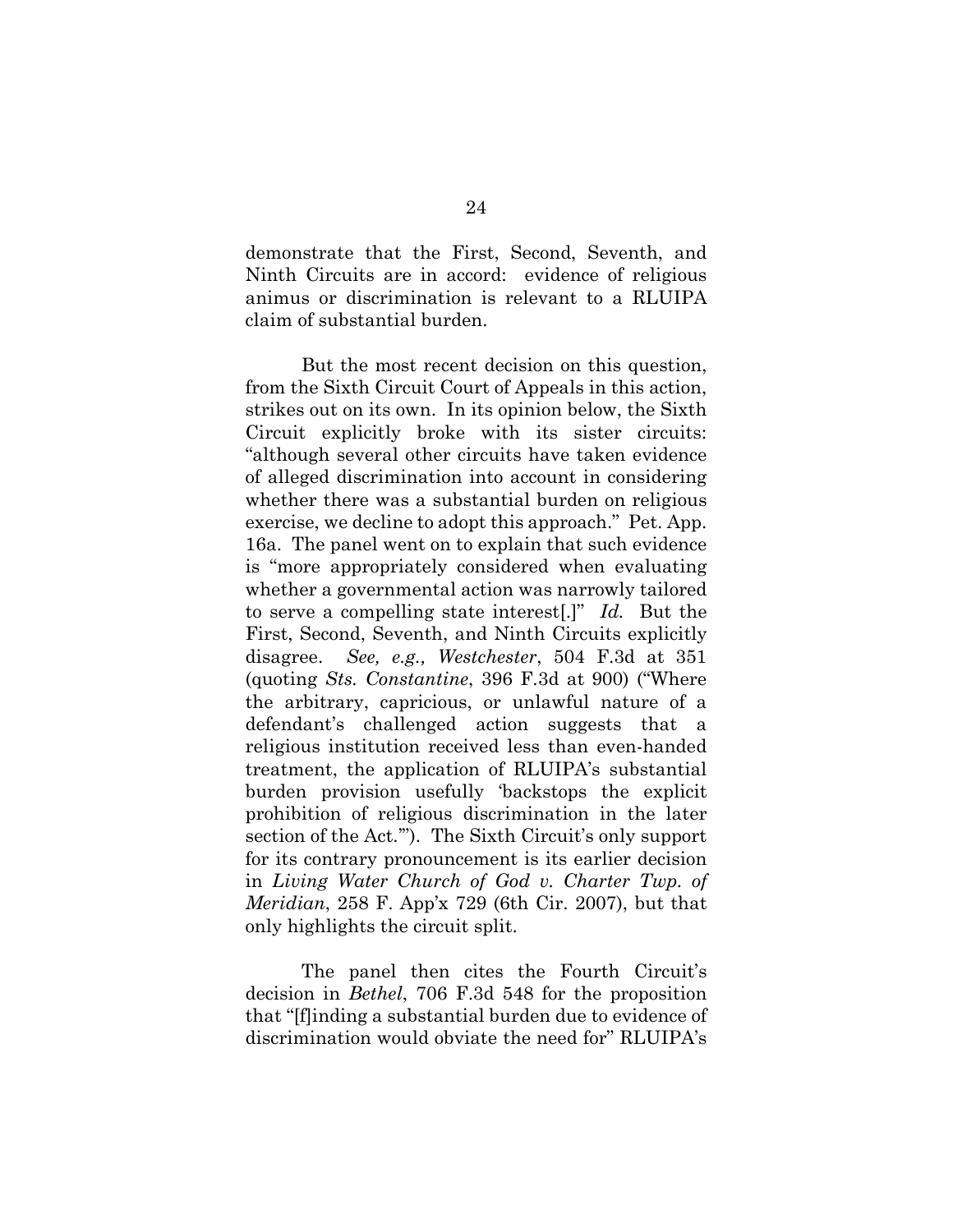<span id="page-34-1"></span>equal terms and nondiscrimination provisions. Pet. App. 17a. But *Bethel* does *not* say this. The Fourth Circuit held only that "a religious organization asserting that a land use regulation has imposed a substantial burden on its religious exercise *need not show* that the land use regulation targeted it." *Bethel*, 706 F.3d at 557 (emphasis added). Petitioner does not contest this. But it simply does not follow from *Bethel* that evidence of targeting or other discrimination *cannot* support a finding of substantial burden.

<span id="page-34-2"></span>The First, Second, Seventh, and Ninth Circuits could not have been clearer that, in the words of *Roman Catholic*, a court may consider "an 'inference' of hostility to a religious organization" "[u]nder the substantial burden framework[.]" 724 F.3d at 97. The Sixth Circuit sticks out like a sore thumb on this point. The Supreme Court should grant certiorari to resolve this circuit split.

#### <span id="page-34-0"></span>**ii. Lack of Clarity Among the Circuits Has Caused Inconsistent Application of RLUIPA in District Courts.**

Because the circuits have adopted varied and often nebulous definitions of "substantial burden," factually similar district court cases often produce wildly disparate results.

For example, in *Episcopal Student Found. v. City of Ann Arbor*, a religious organization alleged that it had "outgrown its current [historically zoned] facility" and could not "accommodate all of the individuals who wish[ed] to attend worship services" and further, "because its current building only [had] a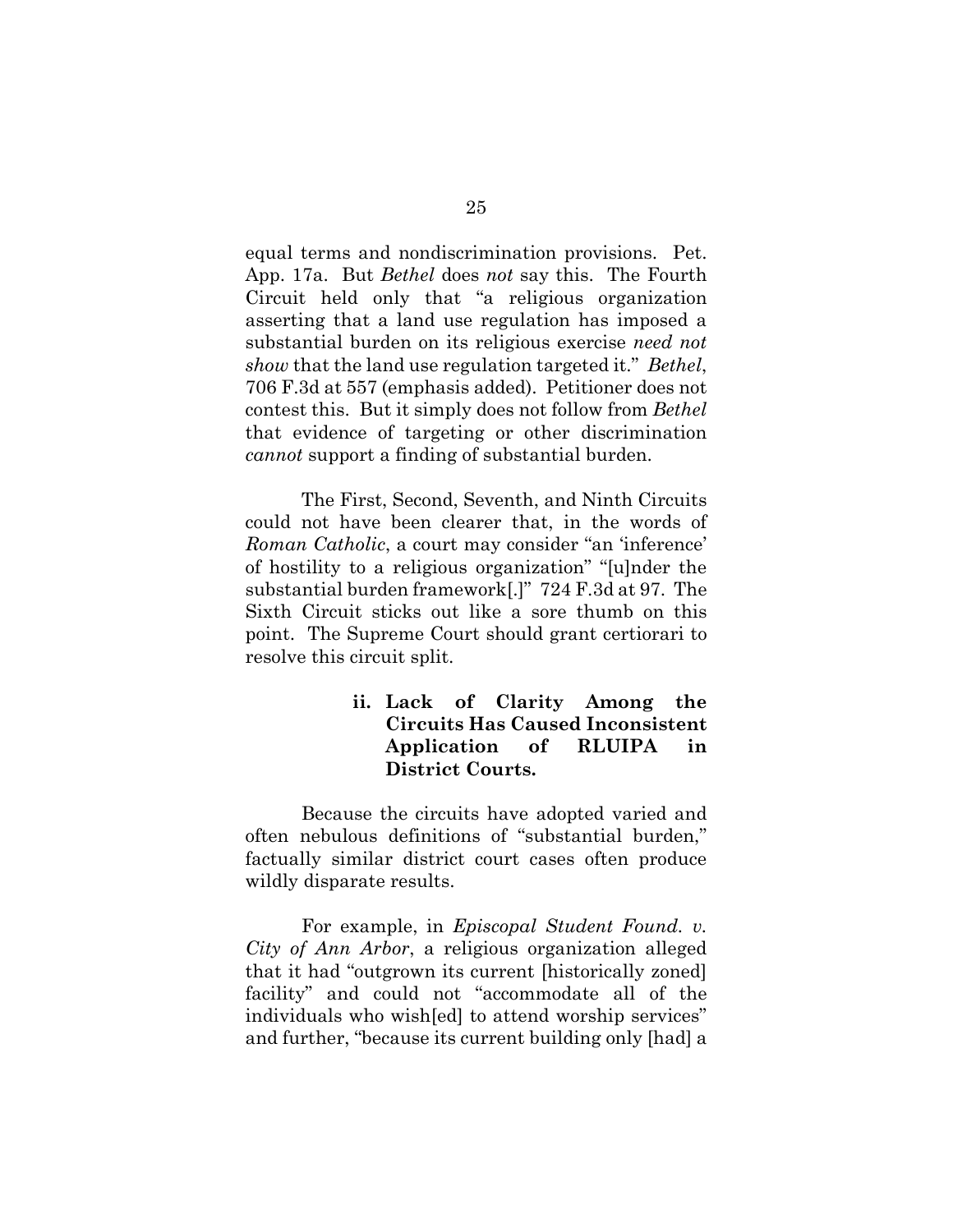'small and outdated kitchen' and lack[ed] a dining area . . . it [was] unable to fulfill its religious mission to help the hungry by preparing and serving meals at the church." 341 F. Supp. 2d 691, 693-94 (E.D. Mich. 2004). The district court, applying a mechanical test derived from pre-*Smith* jurisprudence, granted the city summary judgment because the denial of the plaintiff's permit did not "coerce its members into abandoning or violating" their beliefs. *Id.* at 704, 706.

Similarly, in *Chabad Lubavitch of Litchfield Cty. v. Borough of Litchfield*, a religious organization alleged that it needed to expand its current facilities to accommodate its religious mission, in that case including "a rabbi's study, a ritual bath" and "two kosher kitchens." No. 09-cv-1419, 2016 WL 370696, at \*6 (D. Conn. Jan. 27, 2016). Unlike in *Episcopal Student Foundation*, the district court in *Chabad Lubavitch* scrutinized the zoning authority's behavior through a six-factor test, finding that "[g]enuine issues of material fact exist regarding a number of the factors" and thus denying the defendant's motion for summary judgement. *Id*. at \*19 (internal citations and quotations omitted). The hodge-podge of standards applied by courts across the country reflect confusion regarding the substantial burden standard and result in inconsistent decisions that erode RLUIPA's effectiveness in protecting against religious discrimination.

### <span id="page-35-0"></span>**II. Exclusion of a Religious Organization from an Entire Jurisdiction is Relevant to Substantial Burden Under RLUIPA**

The court below also held that a town's effective exclusion of an organization's religious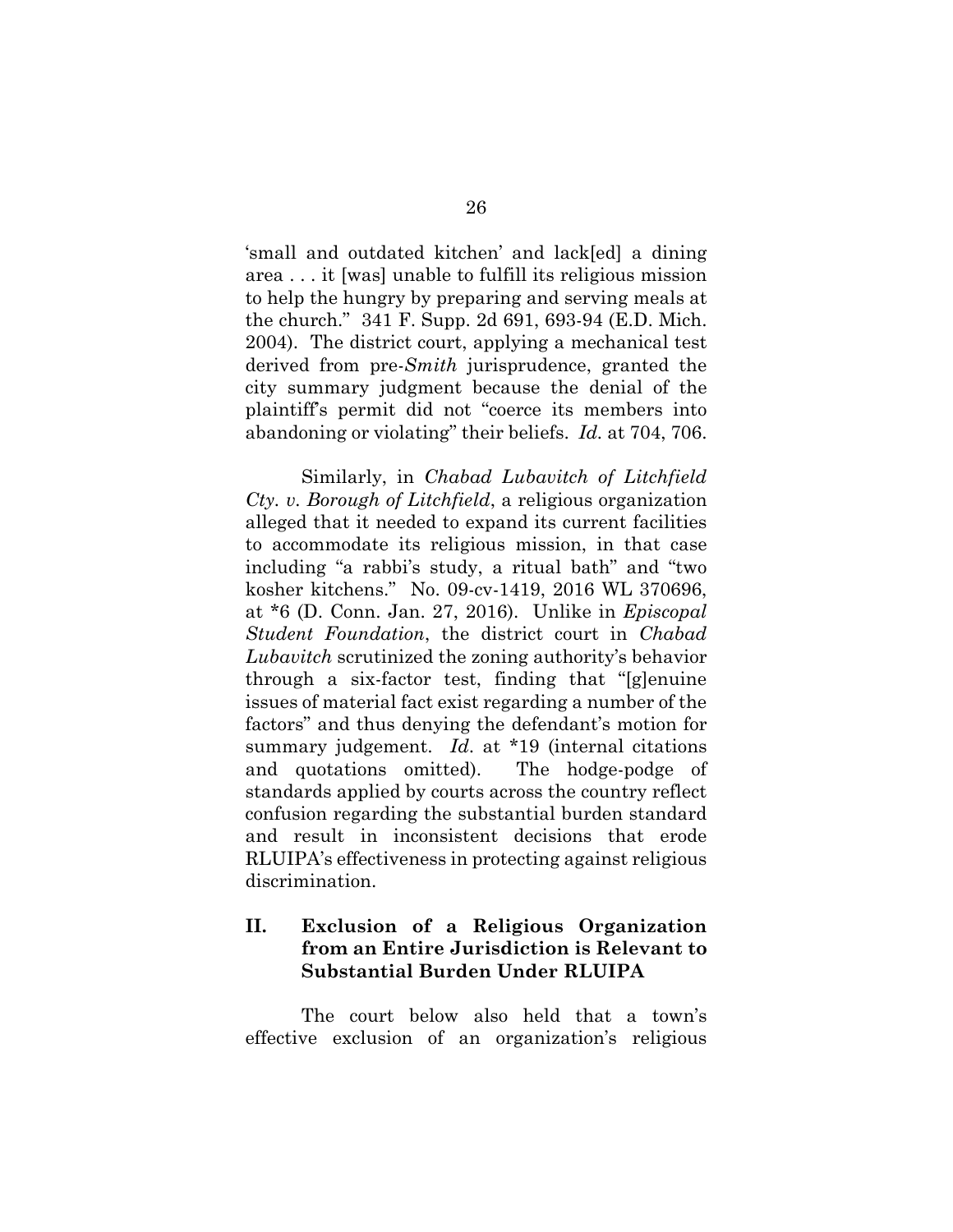exercise from its entire jurisdiction does not substantially burden the organization's religious exercise. Shutting its eyes to the relevance of political boundaries, the court wrote that "the boundaries of jurisdictions on the local-government level are often arbitrary in practice." Pet. App. 29a. In two related lines of cases, however, this Court has emphasized the importance of political boundaries in cases involving freedom of expression and free exercise of religion.

<span id="page-36-0"></span>In *Schad v. Borough of Mt. Ephraim*, this Court noted that "[one] is not to have the exercise of his liberty of expression in appropriate places abridged on the plea that it may be exercised in some other place." 452 U.S. 61, 76-77 (1981) (internal citation omitted). Other courts have since applied this principle in the free exercise context. *See, e.g., Barr v. City of Sinton*, 295 S.W.3d 287 (Tex. 2009). Indeed, where a municipality can point only to alternatives for religious exercise *outside* its geographic borders, the inference of discrimination is strong. *See Islamic Ctr. of Miss., Inc. v. City of Starkville*, 840 F.2d 293, 299 (5th Cir. 1988) ("By making a mosque relatively inaccessible within the city limits to Muslims who lack automobile transportation, the City burdens their exercise of their religion.").

<span id="page-36-3"></span><span id="page-36-2"></span><span id="page-36-1"></span>Relatedly, this Court has used the term "religious gerrymander" to describe a form of subtle discrimination in which a government enacts rules designed to look neutral but which have the effect of keeping a particular religious organization or practice outside of its borders. *See Church of the Lukumi Babalu Aye, Inc. v. City of Hialeah*, 508 U.S. 520, 534 (1993); *Walz v. Tax Comm'n of New York City,* 397 U.S. 664, 696 (1970) (Harlan, J., concurring).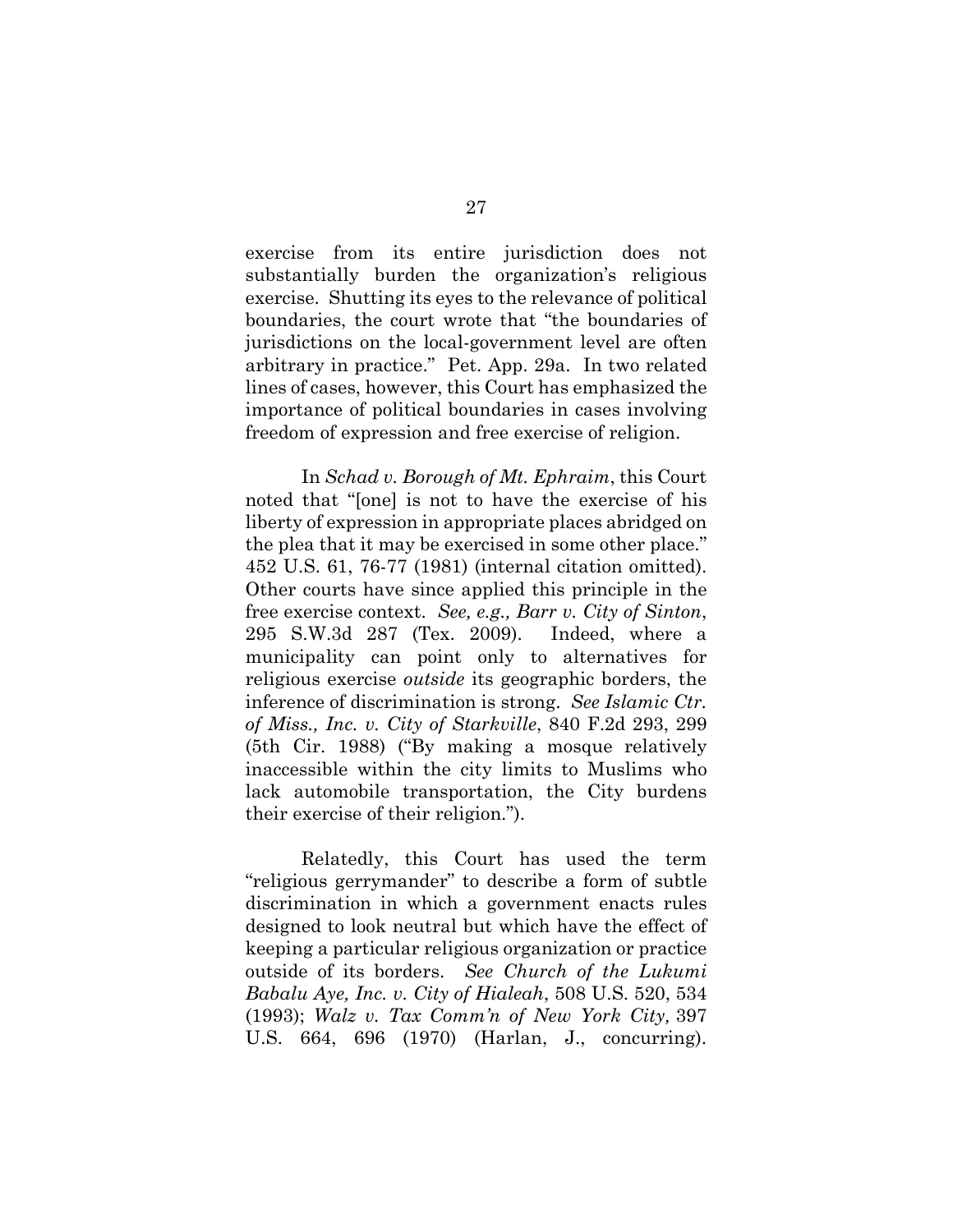Condemning this behavior, this Court held that "[t]he Free Exercise Clause protects against governmental hostility which is masked, as well as overt. 'The Court must survey meticulously the circumstances of governmental categories to eliminate, as it were, religious gerrymanders.'" *Church of the Lukumi Babalu Aye*, 508 U.S. at 534 (citing *Walz,* 397 U.S. at 696).

<span id="page-37-0"></span>Use of local land use proceedings effectively to exclude a particular religious institution from the entire jurisdiction raises a strong inference of religious discrimination, and is at least relevant to the analysis of substantial burden under RLUIPA. The record in this case established that LCS, whose mission, as stated in its bylaws, is to provide Christian education in Livingston County, was left with no viable location in the County after its permit was denied. The Sixth Circuit erroneously treated that fact as irrelevant. This Court should grant certiorari to consider the need for a remand to take into account evidence of religious discrimination, including the fact that denial of the special use permit effectively forced LCS to leave the jurisdiction in order to carry out its religious mission.